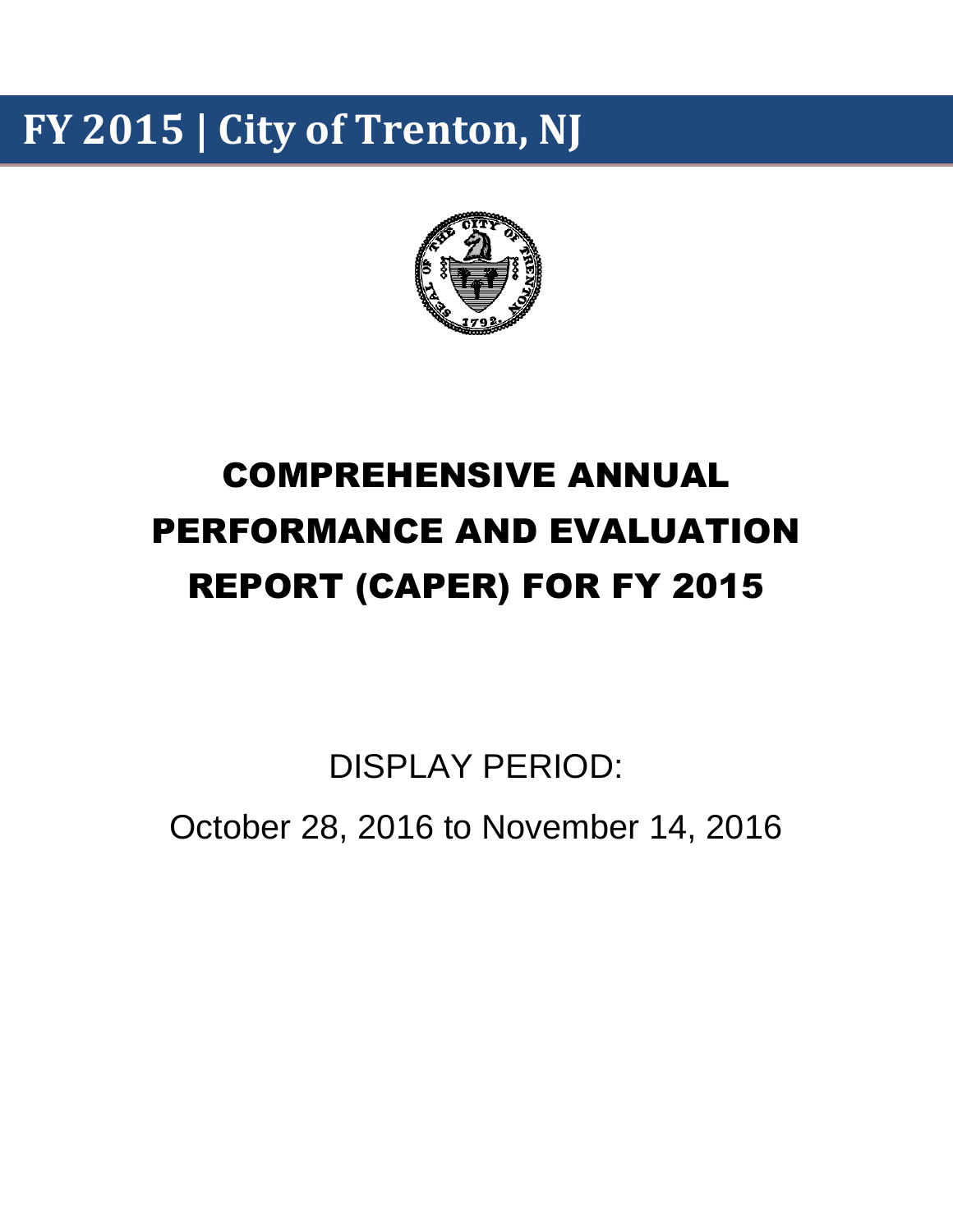# <span id="page-1-0"></span>**Table of Contents**

| CR-25 - Homeless and Other Special Needs 91.220(d, e); 91.320(d, e); 91.520(c)13 |
|----------------------------------------------------------------------------------|
|                                                                                  |
|                                                                                  |
|                                                                                  |
|                                                                                  |
|                                                                                  |
|                                                                                  |
|                                                                                  |
|                                                                                  |
|                                                                                  |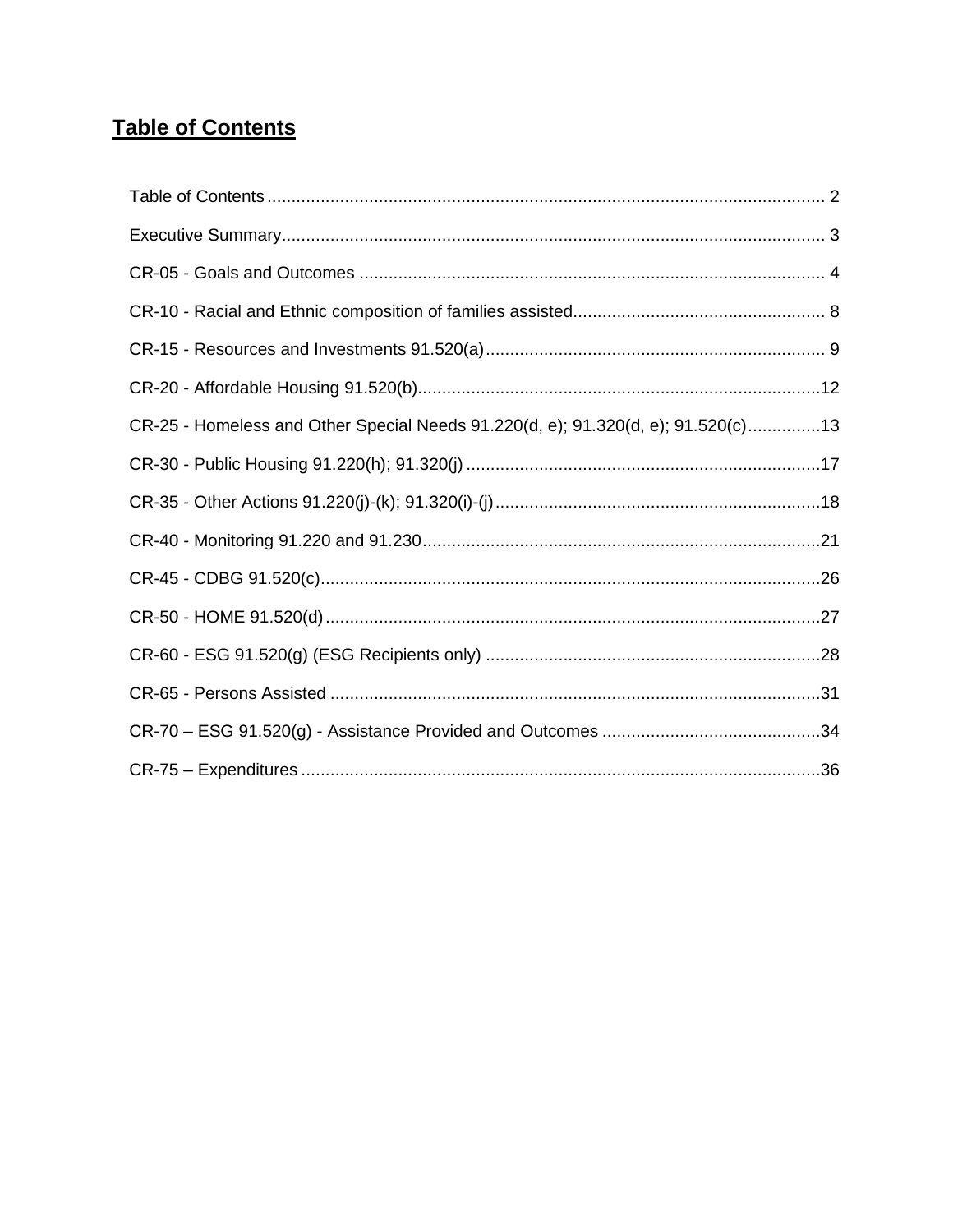# <span id="page-2-0"></span>**Executive Summary**

The City of Trenton CDBG Program and HOME Investments Partnership Program offered comprehensive assistance to extremely-low, very-low and low-income persons and families with a variety of housing opportunities, social services, recreational opportunities and financial assistance. In addition, the City's Emergency Solutions Grant was utilized to assist the homeless or those in jeopardy of homelessness.

The 2015 U.S. Department of Housing and Urban Development (HUD) federal allocations for the City of Trenton were as follows:

- Community Development Block Grant (CDBG) \$2,371,985
- HOME Investments Partnerships Program \$536,858
- Emergency Solutions Grant (HESG) Program \$219,357

The enclosed IDIS Performance Report (PR 26), Financial Summary Report profiles CDBG, HOME and HESG activities for Program Year 2015. The report provides information on allocations and disbursements of 2015 funds.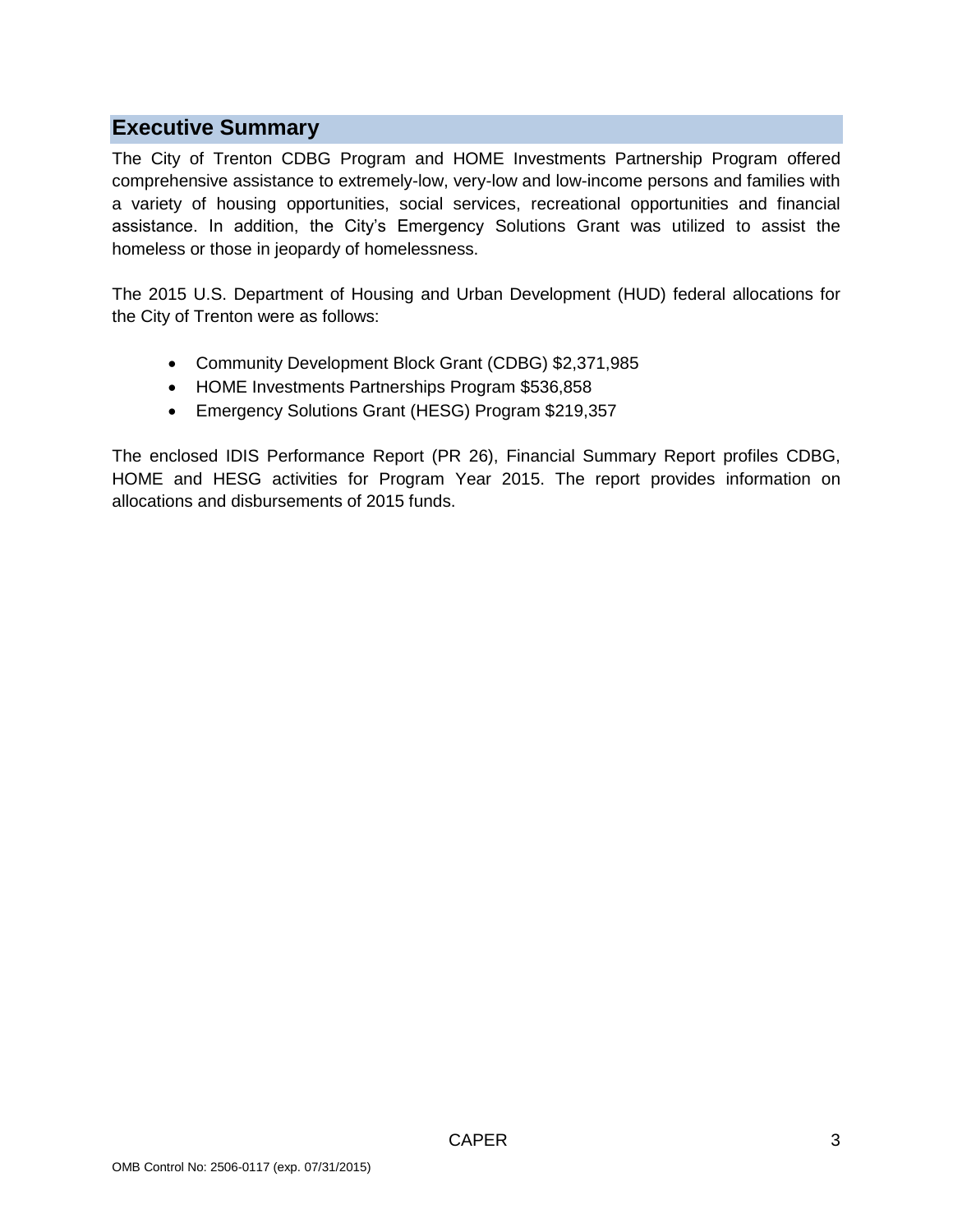# **CR-05 - Goals and Outcomes**

#### **Progress the jurisdiction has made in carrying out its strategic plan and its action plan. 91.520(a)**

For FY 2015, the City of Trenton identified the following goals and outcomes to carry out its strategic plan and action plan::

- Create and preserve affordable homeownership housing;
- Reduce hazards created by lead-based paint in the City's housing stock;
- Support activities that prevent homelessness;
- Support the ongoing operation and preservation of shelter facilities for homeless;
- Support activities that move persons experiencing homelessness to permanent housing;
- Improve and expand public facilities to serve low income populations;
- Improve and expand infrastructure to serve low income populations; and
- <span id="page-3-0"></span>Support public services for children, homeless and special needs populations.

The City has been working extensively to enhance and build staffing capacity to achieve these goals and outcomes.

In-house staff is essential in reporting on-going progress of all community development initiatives to managerial and selected consultants for the completion of said planning and reporting requirements as mandated by HUD. The Director of the Department of Housing and Economic Development, together with key staff in the Division of Housing Production, worked to comply with program and comprehensive planning requirements. During the program year 2 individuals were hired to assist with the CDBG program. A long vacant project coordinator position was filled in January 2015 to work full time on facilitating public service awards. In addition, the City hired a consulting firm to work closely with the City to develop an updated HOME Policies and Procedures manual, provide guidance on updating HUD's project databased (IDIS) with accomplishment data and completion strategies; provided extensive staff training on record keeping and invoicing, in addition to overall grant management.

Enhanced staffing has allowed for better project management and greater system-wide efficiencies. One staff member was promoted to the Chief of the Division of Housing Production. In this role, the staff member reports to the Department Director and continues to dedicate more than half of his time to management of HUD entitlement grants. In January 2015, an individual was hired to fill the vacant Project Coordinator. By filling the Chief of Housing Production position and having a full time Project Coordinator, the City reestablished a staffing structure and resource level that had been neglected for several years.

In the latter half of the 2015 Program Year, the City was not permitted by HUD to draw down funds until it met several Special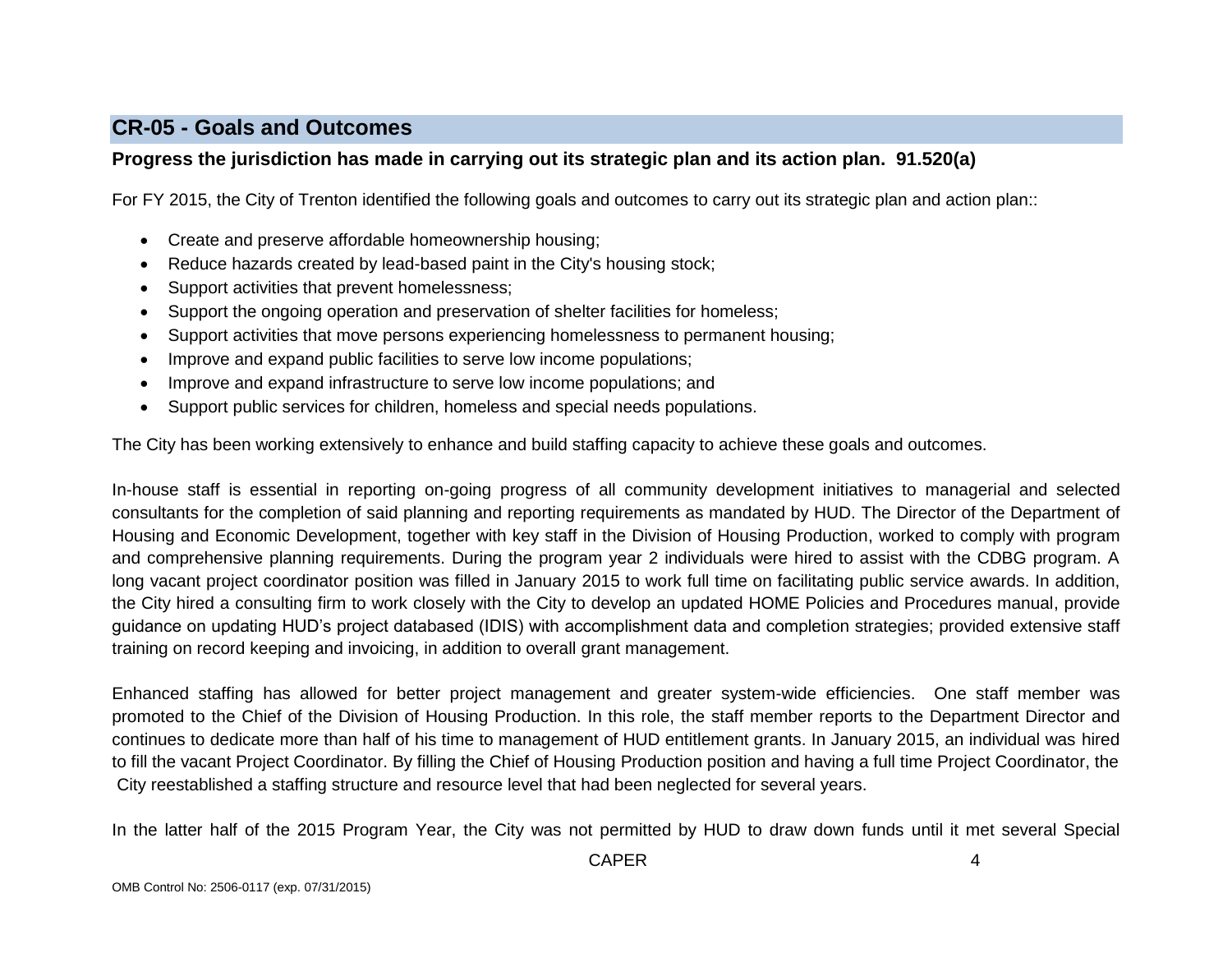Conditions outlined in it's award letter. Therefore, several activities show beneficiaries and were completed (especially public services), yet funds have not been disbursed from the program.

**Comparison of the proposed versus actual outcomes for each outcome measure submitted with the consolidated plan and explain, if applicable, why progress was not made toward meeting goals and objectives. 91.520(g)** The table below illustrates the City's accomplishments for FY 2015.

#### **Table 1 - Accomplishments – Program Year & Strategic Plan to Date**

| Goal                             | Category                                                                  | Source /<br>Amount                                       | Indicator                                                                                                         | Unit of<br><b>Measure</b>    | <b>Expected</b><br><b>Strategic</b><br>Plan | Actual-<br><b>Strategic</b><br><b>Plan</b> | Percent<br><b>Complete</b> | <b>Expected</b><br>Program<br>Year | Actual-<br>Program<br>Year | <b>Percent</b><br>Complete |
|----------------------------------|---------------------------------------------------------------------------|----------------------------------------------------------|-------------------------------------------------------------------------------------------------------------------|------------------------------|---------------------------------------------|--------------------------------------------|----------------------------|------------------------------------|----------------------------|----------------------------|
| Acquisition                      | Acquisition                                                               | CDBG:<br>\$0/<br>HOME:<br>\$1,867.15/<br><b>ESG: \$0</b> | Rental units<br>rehabilitated                                                                                     | Household<br>Housing<br>Unit | 25                                          | 8                                          | 32.00%                     | 25                                 | 8                          | 0.00%                      |
| Improve health<br>care           | <b>Health Care</b><br>(IDIS 467,1490,<br>1706)                            | CDBG:<br>\$79,182                                        | Public service<br>activities other than<br>Low/Moderate<br>Income Housing<br><b>Benefit</b>                       | Persons<br>Assisted          | 20000                                       | 28                                         | 0.14%                      | 4000                               | 28                         | 0.70%                      |
| Improve public<br>facilities     | Non-Housing<br>Community<br>Development<br>(IDIS 1547 and<br>1575)        | CDBG:<br>\$71,030.71                                     | Public Facility or<br>Infrastructure<br>Activities other than<br>Low/Moderate<br>Income Housing<br><b>Benefit</b> | Persons<br>Assisted          | 4837                                        | 28,184                                     | 582.68%                    | 4837                               | 28,184                     | 582.68%                    |
| Improve public<br>infrastructure | Non-Housing<br>Community<br>Development<br>(parks: IDIS<br>1544 and 1545) | CDBG:<br>\$34,500.86                                     | Public Facility or<br>Infrastructure<br>Activities other than<br>Low/Moderate<br>Income Housing<br><b>Benefit</b> | Persons<br>Assisted          | 5000                                        | 02                                         | 0.00%                      | 5000                               | 0                          | 0.00%                      |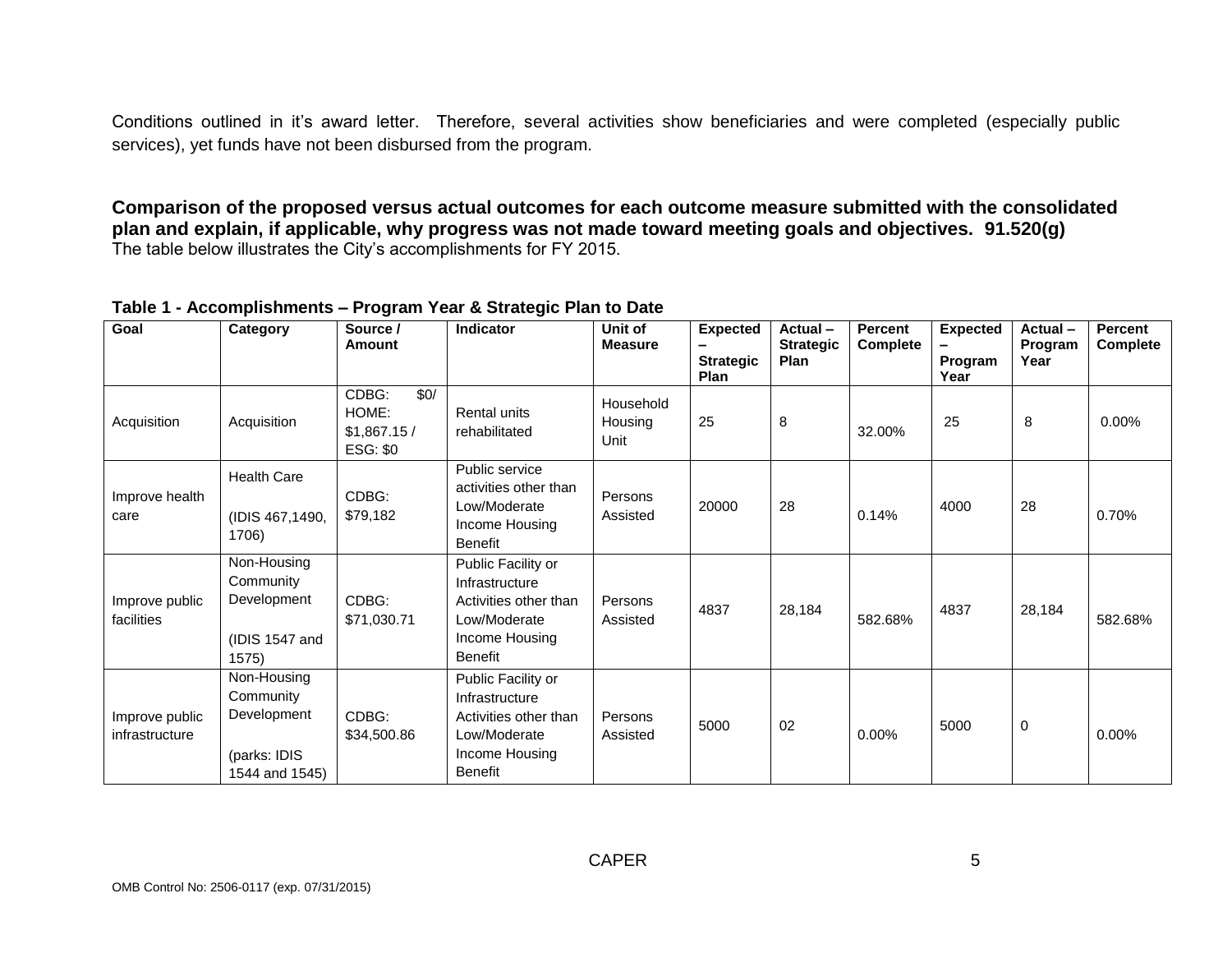| Increase the<br>number of<br>affordable units  | Affordable<br>Housing                                              | CDBG:<br>\$143,444.48/<br>HOME: \$              | Homeowner<br>Housing<br>Rehabilitated                                                | Household<br>Housing<br>Unit | 165            | 11          | 6.66%       | 29          | 11          | 37.93%      |
|------------------------------------------------|--------------------------------------------------------------------|-------------------------------------------------|--------------------------------------------------------------------------------------|------------------------------|----------------|-------------|-------------|-------------|-------------|-------------|
| Planning and<br>administration                 | Planning and<br>administration                                     | CDBG: \$<br>451,630.10/<br>HOME: \$/<br>ESG: \$ | Other                                                                                | Other                        | $\overline{5}$ | $\mathbf 1$ | 20.00%      | 3           | $\mathbf 1$ | 33.00%      |
| Provide<br>homeless<br>housing and<br>services | Homeless                                                           | CDBG: \$/<br>ESG:<br>\$120,000                  | Tenant-based rental<br>assistance / Rapid<br>Rehousing                               | Households<br>Assisted       | 50             | 0           | 0.00%       | 10          | 0           | 0.00%       |
| Provide<br>homeless<br>housing and<br>services | Homeless                                                           | CDBG: \$/<br>ESG: \$6,707                       | <b>Homelessness</b><br>Prevention                                                    | Persons<br>Assisted          | 500            | $\mathbf 0$ | 0.00%       | 10          | $\mathbf 0$ | $0.00\%$    |
| Provide public<br>services                     | Non-Housing<br>Community<br>Development                            | CDBG:<br>\$506,213.69                           | Public service<br>activities other than<br>Low/Moderate<br>Income Housing<br>Benefit | Persons<br>Assisted          | 1000           | 376,493     | 668.00%     | 11,047      | 376,493     | 3408.10%    |
| Provide public<br>services                     | Non-Housing<br>Community<br>Development<br>(note: Lead<br>testing) | CDBG: \$0                                       | Homeowner<br>Housing<br>Rehabilitated                                                | Household<br>Housing<br>Unit | 11             | $\mathbf 0$ | $\mathbf 0$ | 11          | $\mathbf 0$ | $\mathbf 0$ |
| Slum and blight<br>removal                     | Non-Housing<br>Community<br>Development<br>(IDIS 1703)             | CDBG:<br>\$191,010                              | <b>Buildings</b><br>Demolished                                                       | <b>Buildings</b>             | 40             | 0           | 0.00%       | $\mathbf 0$ | $\pmb{0}$   | 0.00%       |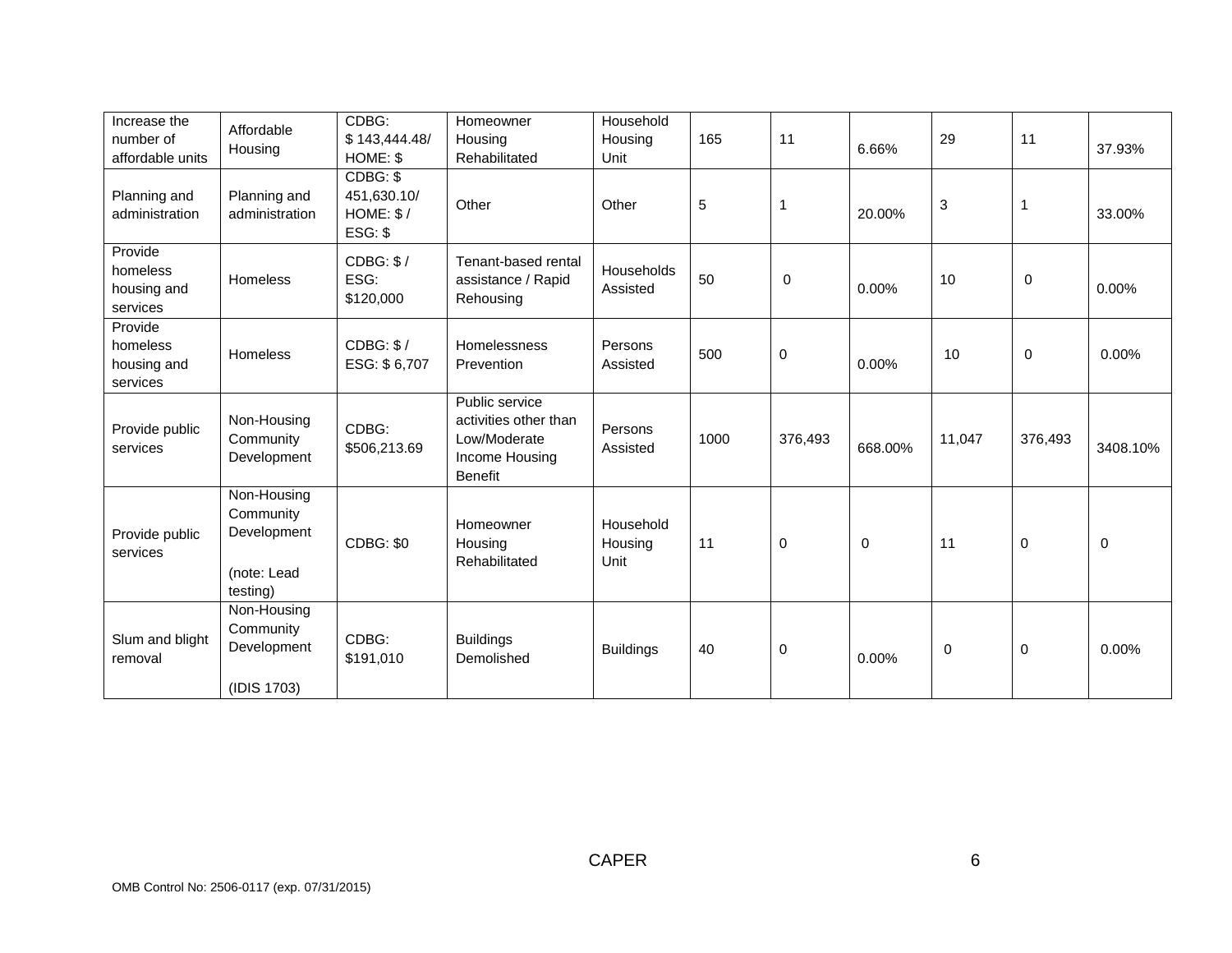## **Assess how the jurisdiction's use of funds, particularly CDBG, addresses the priorities and specific objectives identified in the plan, giving special attention to the highest priority activities identified.**

CDBG funds as well as HOME, and ESG funds address high priority needs by supporting programs and activities that address the goals of the Five Year Plan, especially meeting affordable housing needs, ending homelessness and improving the quality of life for City's lowand moderate-income residents through improved services and facilities.

The housing rehabilitation program assisted 11 homeowners with improvements to bring homes up to code.

There were two HOME projects undertaken in the program year – completion of an 8 unit rental and initiation of a 7 unit homebuyer project by Habitat for Humanity.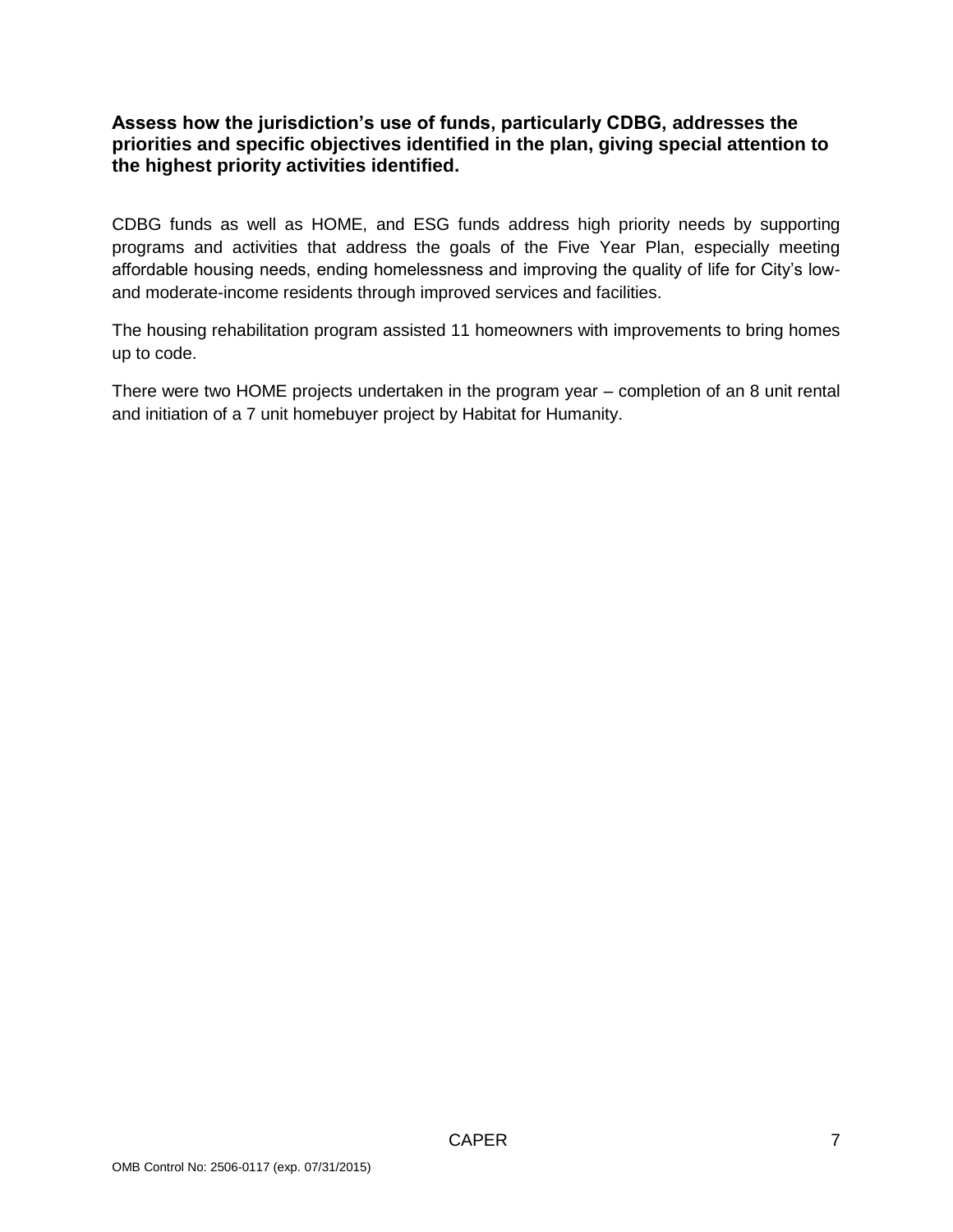# <span id="page-7-0"></span>**CR-10 - Racial and Ethnic composition of families assisted**

**Describe the families assisted (including the racial and ethnic status of families assisted). 91.520(a)** 

|                                           | <b>CDBG</b> | <b>HOME</b> | <b>ESG</b> |
|-------------------------------------------|-------------|-------------|------------|
| White                                     | 7,371       |             |            |
| <b>Black or African American</b>          | 36,916      | 8           |            |
| Asian                                     | 2,017       |             |            |
| American Indian or American Native        | 170         |             |            |
| Native Hawaiian or Other Pacific Islander | 61          |             |            |
| <b>Total</b>                              | 46,535      | 8           |            |
| Hispanic                                  | 1,126       |             |            |
| Not Hispanic                              | 10,517      |             |            |

## **Table 2 – Table of assistance to racial and ethnic populations by source of funds**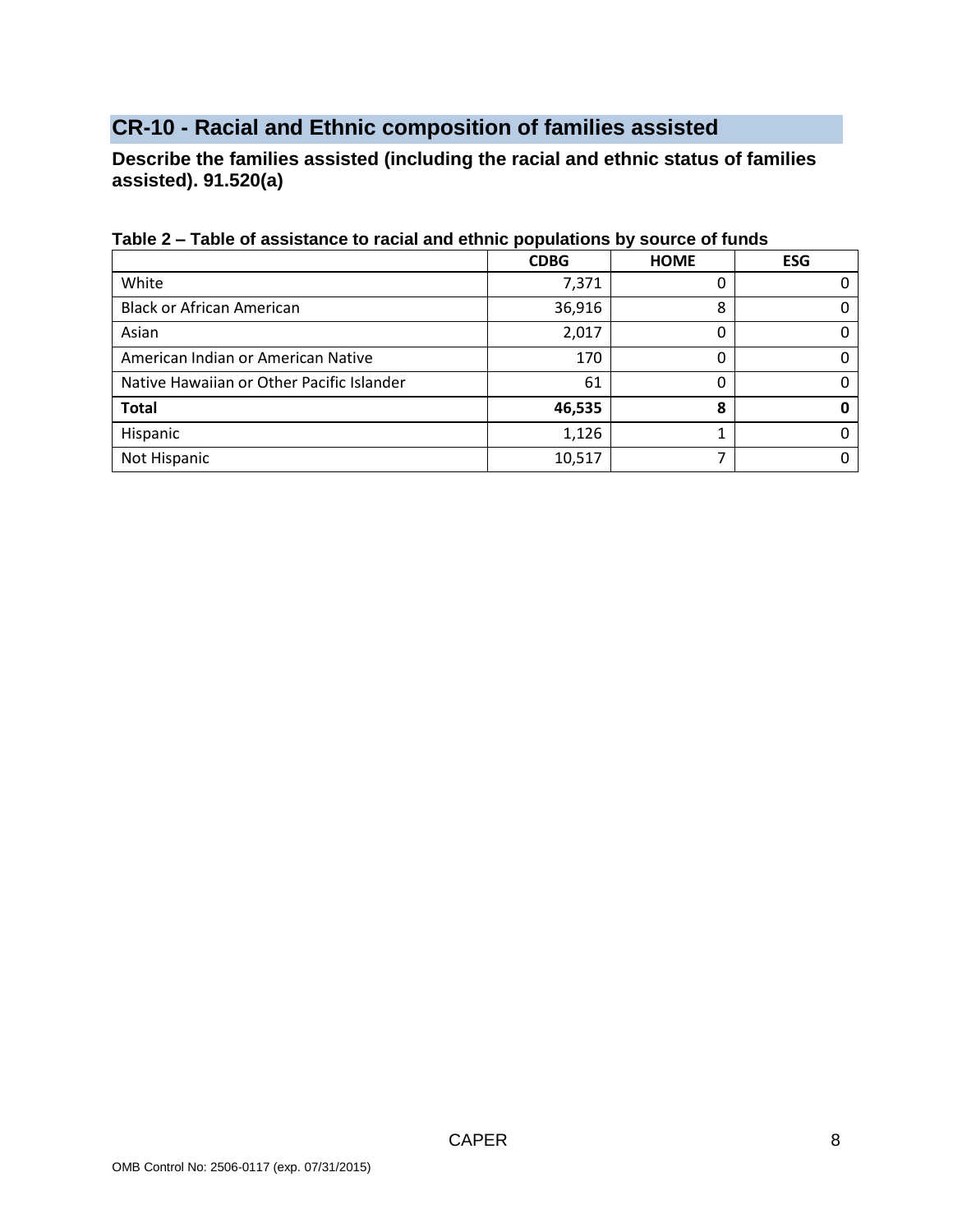# <span id="page-8-0"></span>**CR-15 - Resources and Investments 91.520(a)**

#### **Identify the resources made available**

| <b>Source of Funds</b> | <b>Source</b> | <b>Resources Made</b> | <b>Amount Expended</b>     |
|------------------------|---------------|-----------------------|----------------------------|
|                        |               | Available             | <b>During Program Year</b> |
| <b>CDBG</b>            |               | 12,616,557            | 377,968                    |
| <b>HOME</b>            |               | 2,147,432             | 101,867                    |
| <b>ESG</b>             |               | 877,428               | 126,707                    |

#### **Table 3 – Resources Made Available**

#### **Narrative**

The City of Trenton has received the following grant amounts during the time period of July 1, 2015 through June 30, 2016:

- Community Development Block Grant (CDBG) \$2,371,985
- HOME Investments Partnerships Program \$536,858
- Emergency Solutions Grant (HESG) Program \$219,357

**Total Funds Received - \$3,128,200**

#### **Identify the geographic distribution and location of investments**

#### **Table 4 – Identify the geographic distribution and location of investments**

| <b>Target Area</b>        | <b>Planned Percentage</b><br>of Allocation | <b>Actual Percentage of</b><br><b>Allocation</b> | <b>Narrative Description</b> |
|---------------------------|--------------------------------------------|--------------------------------------------------|------------------------------|
| CITY OF TRENTON RESIDENTS | -100                                       |                                                  |                              |

#### **Narrative**

The City did not target funding to specific neighborhoods. The City as a whole is the target area for funding. Activities were planned and carried out in lower income areas of the City.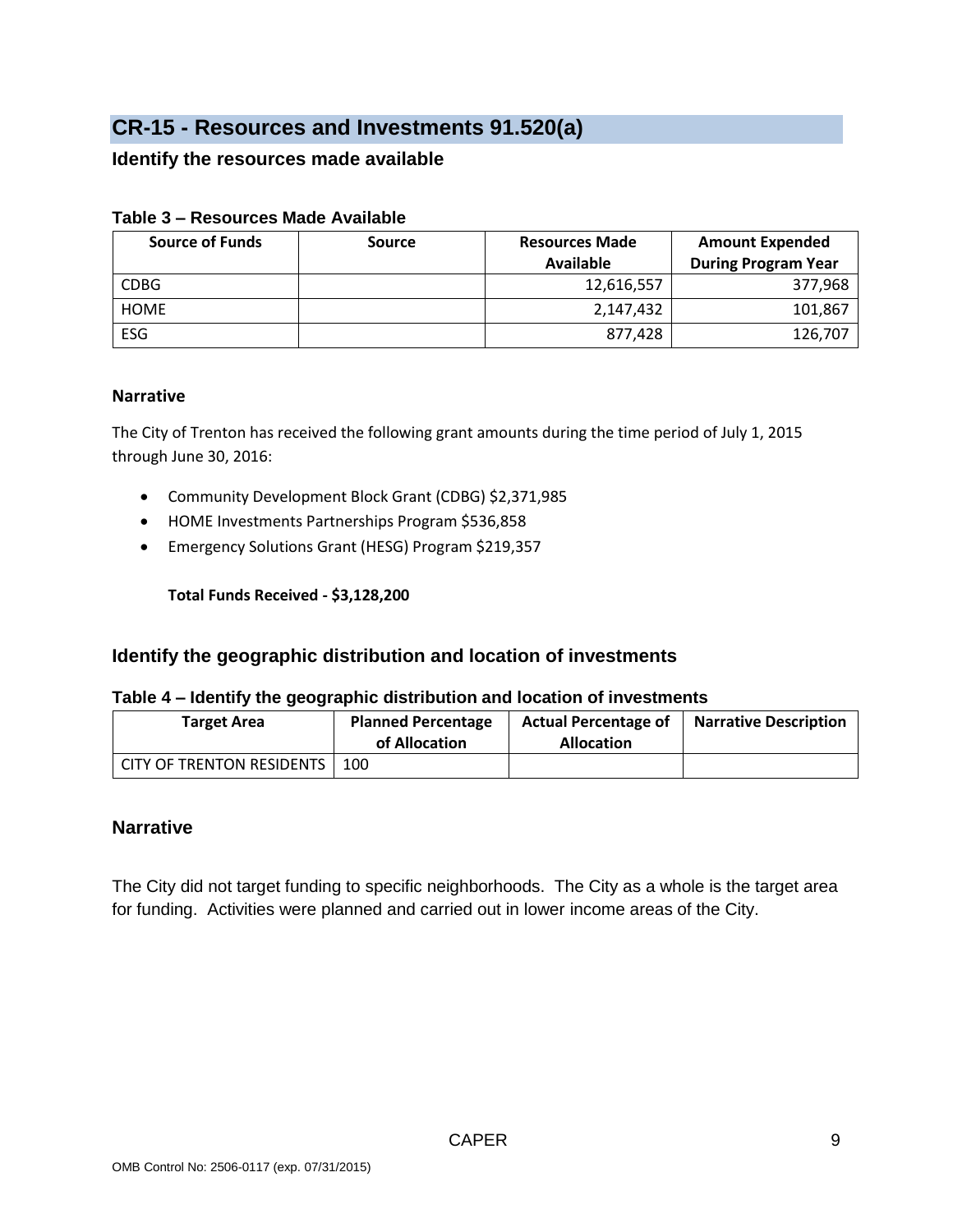#### **Leveraging**

**Explain how federal funds leveraged additional resources (private, state and local funds), including a description of how matching requirements were satisfied, as well as how any publicly owned land or property located within the jurisdiction that were used to address the needs identified in the plan.**

| Fiscal Year Summary - HOME Match                                               |  |  |  |  |  |  |  |
|--------------------------------------------------------------------------------|--|--|--|--|--|--|--|
| 1. Excess match from prior Federal fiscal year                                 |  |  |  |  |  |  |  |
| 2. Match contributed during current Federal fiscal year                        |  |  |  |  |  |  |  |
| 3. Total match available for current Federal fiscal year (Line 1 plus Line 2)  |  |  |  |  |  |  |  |
| 4. Match liability for current Federal fiscal year                             |  |  |  |  |  |  |  |
| 5. Excess match carried over to next Federal fiscal year (Line 3 minus Line 4) |  |  |  |  |  |  |  |

| Table 5 - Fiscal Year Summary - HOME Match Report |  |  |  |
|---------------------------------------------------|--|--|--|
|---------------------------------------------------|--|--|--|

#### **Table 6 – Match Contribution for the Federal Fiscal Year**

| <b>Match Contribution for the Federal Fiscal Year</b> |                             |                                      |                                               |                                                |                                       |                                                                                               |                                 |                              |  |
|-------------------------------------------------------|-----------------------------|--------------------------------------|-----------------------------------------------|------------------------------------------------|---------------------------------------|-----------------------------------------------------------------------------------------------|---------------------------------|------------------------------|--|
| Project<br>No. or<br>Other ID                         | Date of<br>Contribut<br>ion | Cash<br>(non-<br>Federal<br>sources) | Foregone<br>Taxes,<br>Fees,<br><b>Charges</b> | <b>Appraise</b><br>d<br>Land/Rea<br>l Property | <b>Required</b><br>Infrastruc<br>ture | <b>Site</b><br>Preparati<br>on,<br>Construct<br>ion<br><b>Materials</b><br>, Donated<br>labor | <b>Bond</b><br><b>Financing</b> | <b>Total</b><br><b>Match</b> |  |
|                                                       |                             |                                      |                                               |                                                |                                       |                                                                                               |                                 |                              |  |

#### **HOME MBE/WBE report**

#### **Table 7 – Program Income**

| <b>Program Income</b> – Enter the program amounts for the reporting period |                                                      |                                                            |                                       |                                                         |  |  |  |  |
|----------------------------------------------------------------------------|------------------------------------------------------|------------------------------------------------------------|---------------------------------------|---------------------------------------------------------|--|--|--|--|
| <b>Balance on hand</b><br>at beginning of<br>reporting period              | <b>Amount received</b><br>during reporting<br>period | <b>Total amount</b><br>expended during<br>reporting period | Amount<br>expended for<br><b>TBRA</b> | <b>Balance on hand</b><br>at end of<br>reporting period |  |  |  |  |
|                                                                            |                                                      |                                                            |                                       |                                                         |  |  |  |  |
|                                                                            |                                                      |                                                            |                                       |                                                         |  |  |  |  |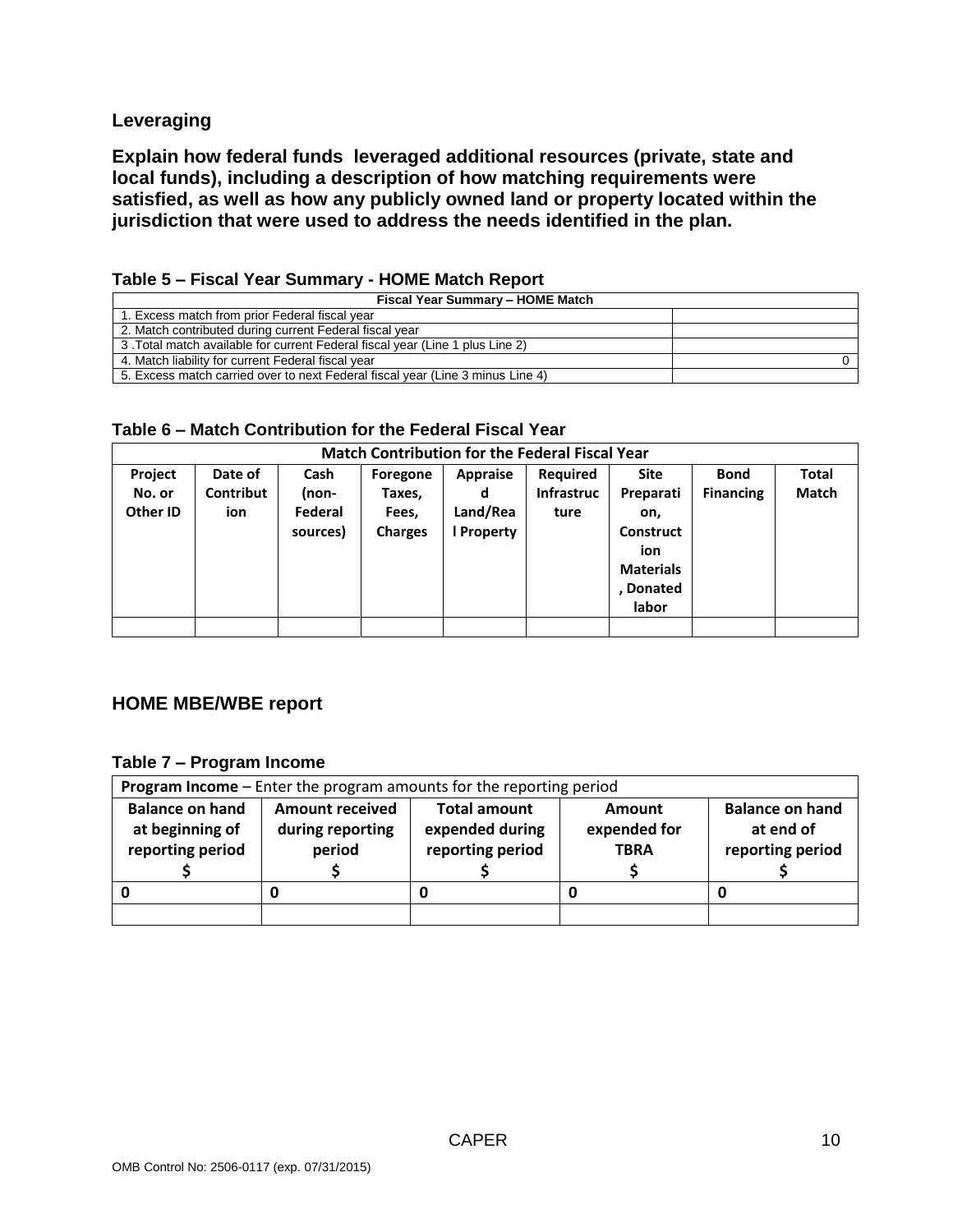#### **Table 8 – Minority Business and Women Business Enterprises**

|                      |                                                | Minority Business Enterprises and Women Business Enterprises - Indicate the number and dollar value of contracts for HOME |                                               |                                      |          |                   |
|----------------------|------------------------------------------------|---------------------------------------------------------------------------------------------------------------------------|-----------------------------------------------|--------------------------------------|----------|-------------------|
|                      | projects completed during the reporting period |                                                                                                                           |                                               |                                      |          |                   |
|                      | Total                                          |                                                                                                                           |                                               | <b>Minority Business Enterprises</b> |          | <b>White Non-</b> |
|                      |                                                | <b>Alaskan Native</b><br>or American<br>Indian                                                                            | Asian or<br><b>Pacific</b><br><b>Islander</b> | <b>Black Non-</b><br><b>Hispanic</b> | Hispanic | Hispanic          |
| <b>Contracts</b>     |                                                |                                                                                                                           |                                               |                                      |          |                   |
| Number               |                                                |                                                                                                                           |                                               |                                      |          |                   |
| Dollar Amount        |                                                |                                                                                                                           |                                               |                                      |          |                   |
| <b>Sub-Contracts</b> |                                                |                                                                                                                           |                                               |                                      |          |                   |
| Number               |                                                |                                                                                                                           |                                               |                                      |          |                   |
| Dollar Amount        |                                                |                                                                                                                           |                                               |                                      |          |                   |
|                      | Total                                          | Women<br><b>Business</b><br>Enterprises                                                                                   | Male                                          |                                      |          |                   |
| <b>Contracts</b>     |                                                |                                                                                                                           |                                               |                                      |          |                   |
| Number               |                                                |                                                                                                                           |                                               |                                      |          |                   |
| Dollar Amount        |                                                |                                                                                                                           |                                               |                                      |          |                   |
| <b>Sub-Contracts</b> |                                                |                                                                                                                           |                                               |                                      |          |                   |
| Number               |                                                |                                                                                                                           |                                               |                                      |          |                   |
| Dollar Amount        |                                                |                                                                                                                           |                                               |                                      |          |                   |

#### **Table 9 – Minority Owners of Rental Property**

**Minority Owners of Rental Property** – Indicate the number of HOME assisted rental property owners and the total amount of HOME funds in these rental properties assisted

|               | Total |                                                       | <b>White Non-</b>                          |                                      |          |          |  |
|---------------|-------|-------------------------------------------------------|--------------------------------------------|--------------------------------------|----------|----------|--|
|               |       | <b>Alaskan Native</b><br>or American<br><b>Indian</b> | <b>Asian or Pacific</b><br><b>Islander</b> | <b>Black Non-</b><br><b>Hispanic</b> | Hispanic | Hispanic |  |
| Number        |       |                                                       |                                            |                                      |          |          |  |
| Dollar Amount | 0     |                                                       |                                            |                                      |          |          |  |

#### **Table 10 – Relocation and Real Property Acquisition**

**Relocation and Real Property Acquisition –** Indicate the number of persons displaced, the cost of relocation payments, the number of parcels acquired, and the cost of acquisition

| Parcels Acquired                      |       |                       |                                                           |                         |                   |                 |                 |
|---------------------------------------|-------|-----------------------|-----------------------------------------------------------|-------------------------|-------------------|-----------------|-----------------|
| <b>Businesses Displaced</b>           |       |                       |                                                           |                         |                   |                 |                 |
| Nonprofit Organizations Displaced     |       |                       |                                                           |                         |                   |                 |                 |
| Households Temporarily Relocated, not |       | 0                     |                                                           |                         |                   |                 |                 |
| Displaced                             |       |                       |                                                           |                         |                   |                 |                 |
| <b>Households</b>                     | Total |                       | <b>White Non-</b><br><b>Minority Property Enterprises</b> |                         |                   |                 |                 |
| <b>Displaced</b>                      |       | <b>Alaskan Native</b> |                                                           | Asian or                | <b>Black Non-</b> | <b>Hispanic</b> | <b>Hispanic</b> |
|                                       |       | or American           |                                                           | <b>Pacific Islander</b> | <b>Hispanic</b>   |                 |                 |
|                                       |       | <b>Indian</b>         |                                                           |                         |                   |                 |                 |
|                                       |       |                       |                                                           |                         |                   |                 |                 |
| Number                                |       |                       |                                                           |                         |                   |                 |                 |
| Cost                                  | 0     |                       |                                                           |                         |                   |                 |                 |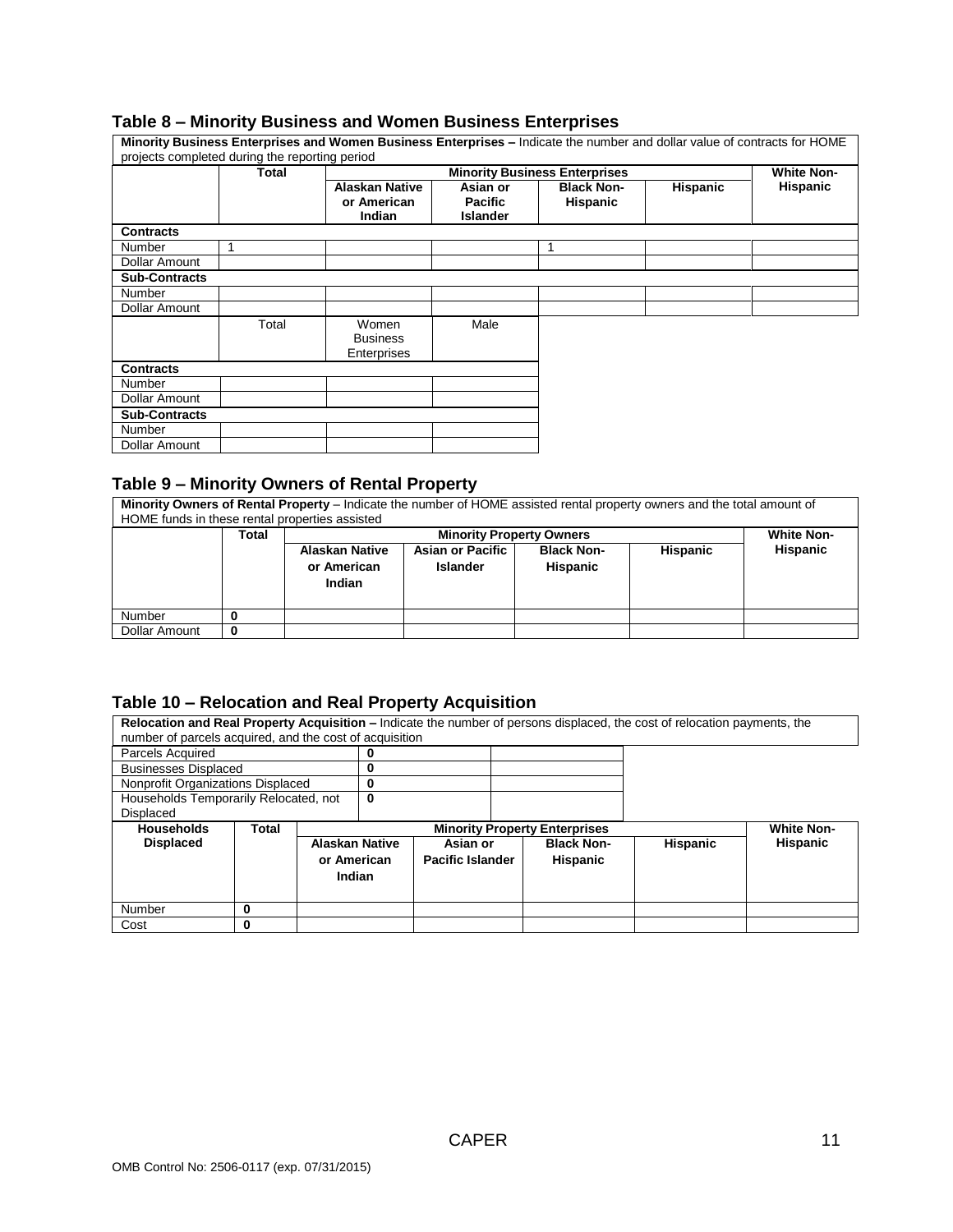# <span id="page-11-0"></span>**CR-20 - Affordable Housing 91.520(b)**

**Evaluation of the jurisdiction's progress in providing affordable housing, including the number and types of families served, the number of extremely lowincome, low-income, moderate-income, and middle-income persons served.**

|                                              | <b>One-Year Goal</b> | Actual |
|----------------------------------------------|----------------------|--------|
| Number of homeless households to be provided |                      |        |
| affordable housing units                     |                      |        |
| Number of non-homeless households to be      |                      |        |
| provided affordable housing units            |                      |        |
| Number of special-needs households to be     |                      |        |
| provided affordable housing units            |                      |        |
| <b>Total</b>                                 |                      |        |

#### **Table 11 – Number of Households**

#### **Table 12 – Number of Households Supported**

|                                                                             | <b>One-Year Goal</b> | Actual |
|-----------------------------------------------------------------------------|----------------------|--------|
| Number of households supported through rental<br>assistance                 | 10                   |        |
| Number of households supported through the<br>production of new units       |                      |        |
| Number of households supported through the<br>rehab of existing units       | 29                   |        |
| Number of households supported through the<br>acquisition of existing units |                      |        |
| Total                                                                       | 39                   |        |

#### **Discuss the difference between goals and outcomes and problems encountered in meeting these goals**.

The City anticipated serving 29 households with rehab but 11 homes were completed. Commitment of HOME funds was also slow. There is one Habitat project underway to create 7 housing units for low income homebuyers.

The Tenant-Based Rental Assistance (TBRA) program is currently inactive.

#### **Discuss how these outcomes will impact future annual action plans**.

The City has been working closely with HUD to address deficiencies in the past years. This has greatly impacted the capacity to move forward with new programs and services. Future Action Plans will be impacted by a lack of resources due to the recapture of funds from prior years.

#### **Include the number of extremely low-income, low-income, and moderate-income persons served by each activity where information on income by family size is required to determine the eligibility of the activity.**

#### **Table 13 – Number of Persons Served**

| <b>Number of Persons Served</b> | <b>CDBG Actual</b> | <b>HOME Actual</b> |
|---------------------------------|--------------------|--------------------|
| Extremely Low-income            |                    |                    |
| Low-income                      |                    |                    |
| Moderate-income                 |                    |                    |
| <b>Total</b>                    |                    |                    |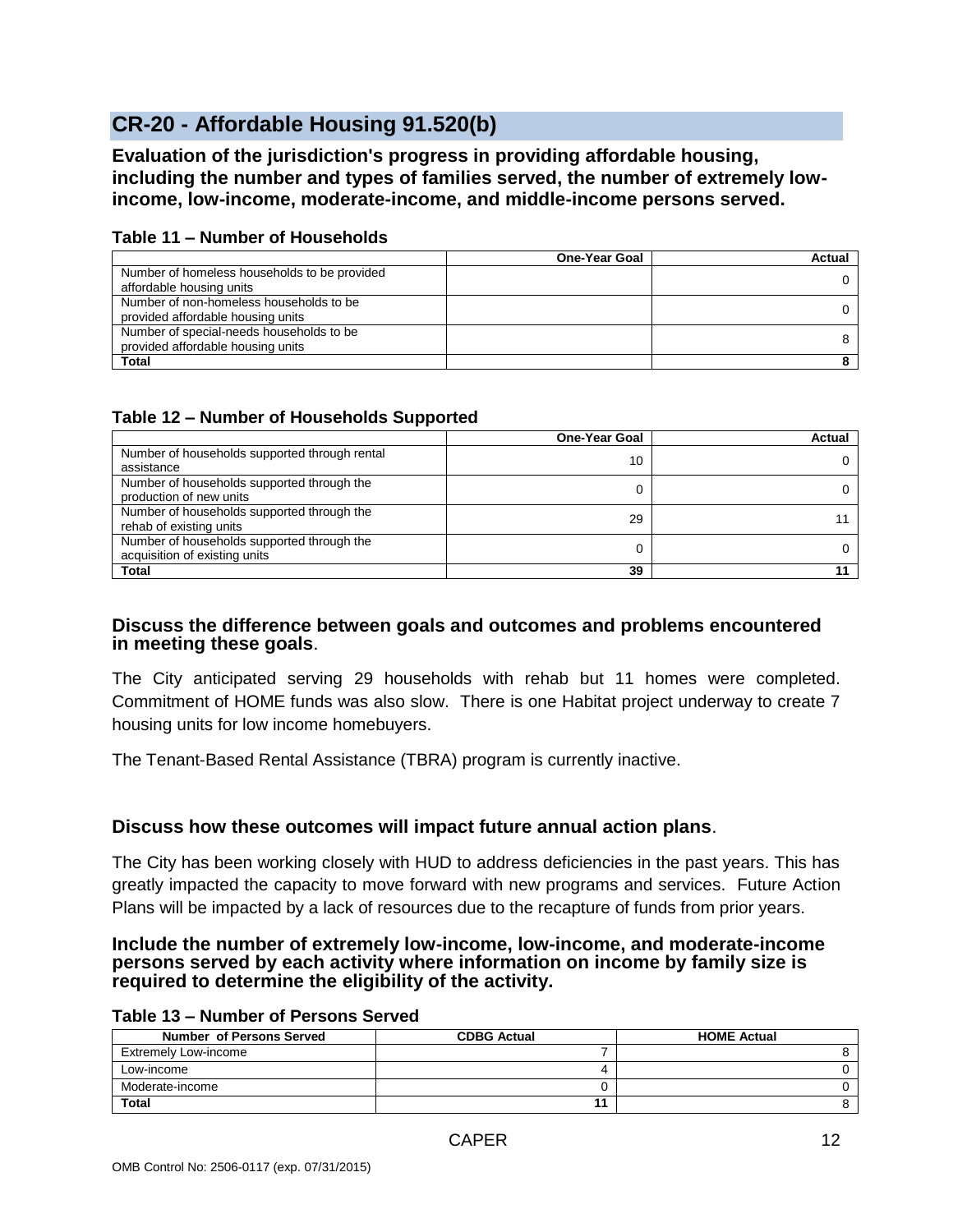# <span id="page-12-0"></span>**CR-25 - Homeless and Other Special Needs 91.220(d, e); 91.320(d, e); 91.520(c)**

## **Evaluate the jurisdiction's progress in meeting its specific objectives for reducing and ending homelessness through:**

The Mercer Alliance to End Homelessness with its system partners, the City of Trenton, the Mercer County Department of Human Services and the Mercer County Board of Social Services have been pursuing a system change planning and implementation process centered around Mercer County's Ten Year Plan to End Homelessness. The City of Trenton, Department of Health and Human Services is the lead agency for planning and grant applications under the Trenton/Mercer Continuum of Care process. The Continuum is made up of over 40 social service providers; both governmental and non-profit organizations.

The Trenton/Mercer CoC coordinates a broad array of services that includes, but is not limited to:

- Outreach Assessments
- Prevention of Homelessness
- Emergency Shelter/Services
- Rapid Rehousing
- Transitional Housing
- Case management/Support Services
- Permanent Housing
- Education Resources

Progress towards meeting its goal for reducing and ending homelessness can be seen through the opening of the Coordinated Entry & Assessment Services (CEAS) Center in 2015 in a beautiful former family transitional housing building located in the heart of the city of Trenton. The goal of the CEAS Center is to move chronically homeless individuals toward permanent housing and supportive services. The Center helps the chronically homeless navigate housing options and support services at one location. In addition, a mobile outreach initiative was launch to span all four wards of the city to outreach to those "service resistant" individuals and those reluctant or unable to enter emergency shelter. The mobile outreach van is also used to transport the homeless to various appointments. This new initiative added another dimension to the homeless delivery system in Trenton/Mercer by creating a significant system change that focuses on the national Housing First approach to house homeless individuals as quickly as possible.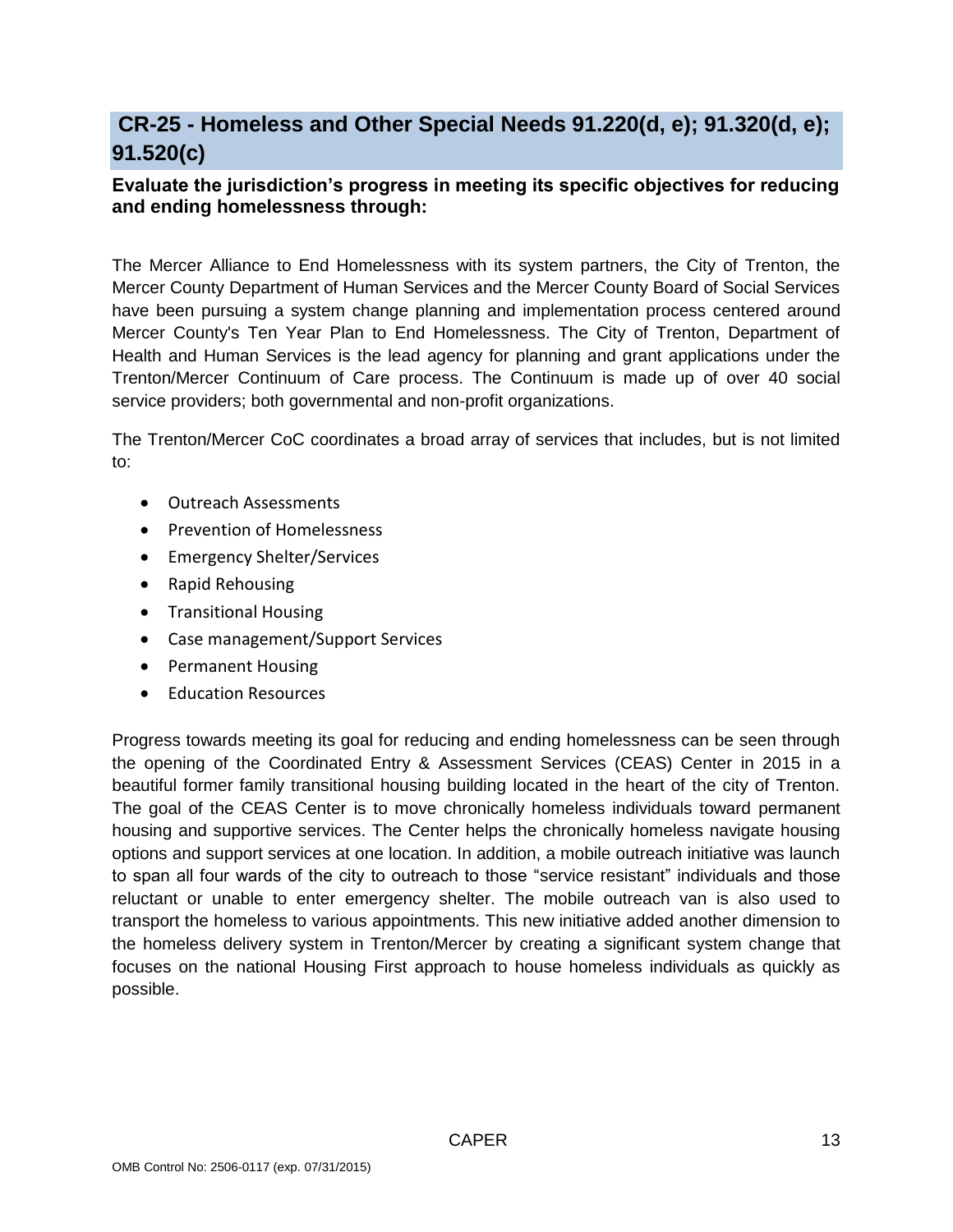## **Reaching out to homeless persons (especially unsheltered persons) and assessing their individual needs Addressing the emergency shelter and transitional housing needs of homeless persons**

Under the CoC Program, the Trenton/Mercer Continuum of Care is responsible for conducting a Point-in-Time count of the homeless persons, at least biennially; however, the CoC has elected to conduct the count annually. The Point-in-Time Count provides a one day snapshot of homeless households in our communities. The Count conducts a sheltered and unsheltered report of all homeless individuals and families according to the US Department of Housing and Urban Development (HUD) definitions.

The Trenton/Mercer CoC adopted the Opening Doors Federal Strategic Plan to Prevent and End Homelessness. The goals of the plan are to:

- Finish the job of ending chronic homelessness in 2017
- Prevent and end homelessness among Veterans in 2015
- Prevent and end homelessness for families, youth, and children in 2020
- Set a path to ending all types of homelessness

In April 2015, the Coordinated Entry & Assessment Services (CEAS) Center was opened is to help the chronically homeless navigate housing options and support services at one location. In addition, a mobile outreach initiative was launch to span all four wards of the city to outreach to those "hard to reach" individuals and those reluctant or unable to enter emergency shelter.

In November 2015, Mayor Eric Jackson and Mercer County Executive Brian Hughes signed on to the White House Challenge to End Veteran's Homelessness in the Trenton/Mercer area by 2015. Seventy-nine homeless veterans were identified and housed no later than December 31, 2015. In addition, the government officials declared Functional Zero which states that episodes of homelessness among veterans will be brief, rare, and prioritized.

The City of Trenton, Department of Health and Human Services is the lead agency for planning and the grant application for the CoC Program. The CoC is comprised of over 30 social service providers; both governmental and non-profit organizations.

The Trenton/Mercer CoC coordinates a broad array of services that includes, but is not limited to:

- Outreach Assessments
- Prevention of Homelessness
- **•** Emergency Shelter Services
- Rapid Rehousing
- Transitional Housing
- Case management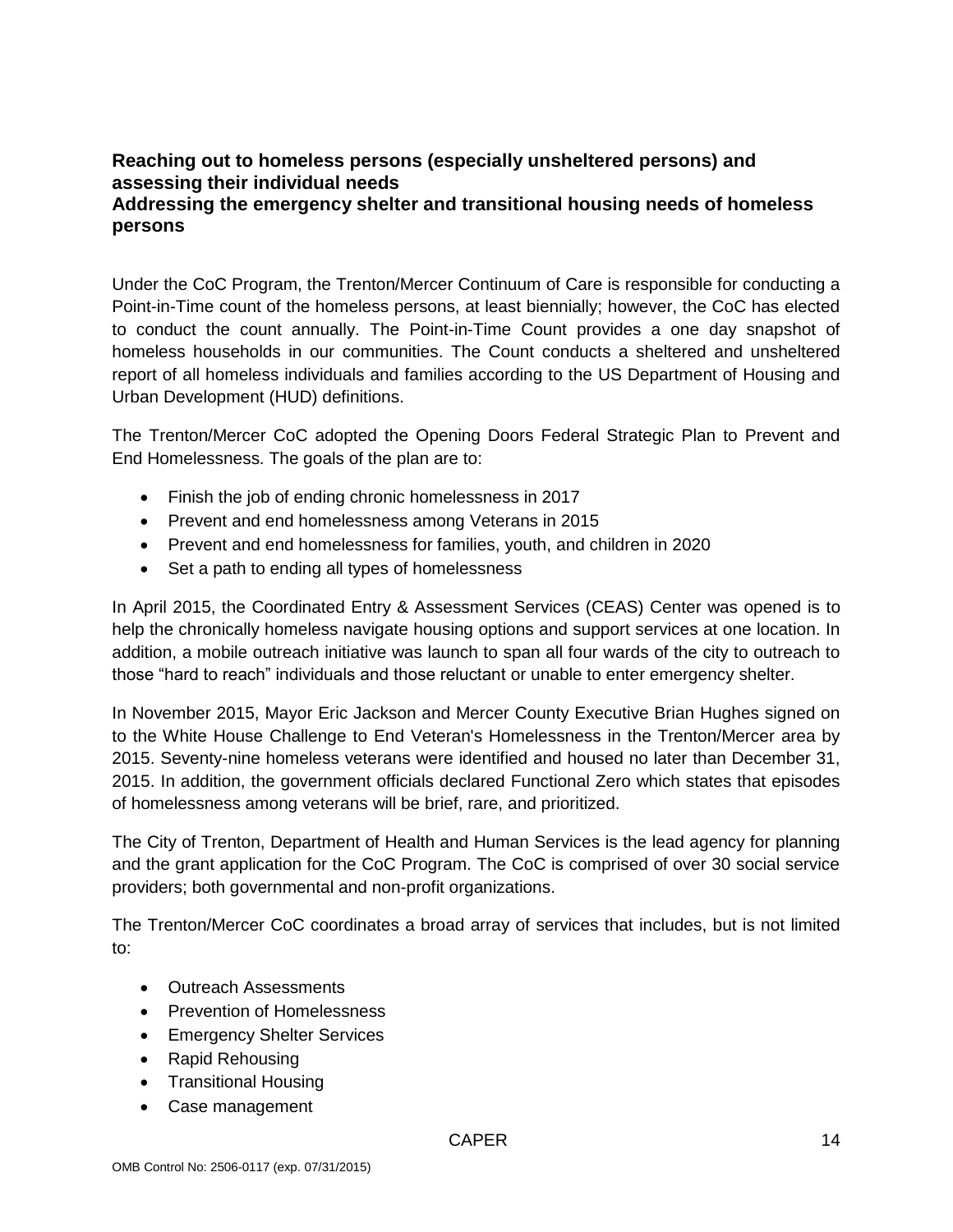- Support Services
- Permanent Housing
- Education Resources

**Helping low-income individuals and families avoid becoming homeless, especially extremely low-income individuals and families and those who are: likely to become homeless after being discharged from publicly funded institutions and systems of care (such as health care facilities, mental health facilities, foster care and other youth facilities, and corrections programs and institutions); and, receiving assistance from public or private agencies that address housing, health, social services, employment, education, or youth needs**

The Trenton/Mercer CoC worked with the New Jersey Policy academy to develop the State's discharge plan. The vision for this plan is one that plans for greater coordination of services and programs required to address homelessness in New Jersey including the promotion of prevention strategies and services to prevent homelessness and reduce the risk of homelessness for families and individuals.

The New Jersey Department of Human Services Division of Mental Health Services, New Jersey Department of Children and Families, Division of Youth and Family Services, Division of Developmental Disabilities, and the New Jersey Department of Corrections in conjunction with the Department of Health and Senior Services Division of AIDS, prevents discharges from facilities without the immediate provision of shelter. Thus, the States plan guarantees no persons being discharged from and institutional setting into homelessness.

Thus, because Foster Care in New Jersey is a statewide system it is part of this statewide discharge policy. Specially, the case worker works with the youth to identify available Trenton and Mercer County City and County resources and appropriate housing. Under current New Jersey child welfare reform legislation, several new programs have been implemented that allow for a more seamless transition from youth to adulthood. Many of these programs include permanent housing.

**Helping homeless persons (especially chronically homeless individuals and families, families with children, veterans and their families, and unaccompanied youth) make the transition to permanent housing and independent living, including shortening the period of time that individuals and families experience homelessness, facilitating access for homeless individuals and families to affordable housing units, and preventing individuals and families who were recently homeless from becoming homeless again**

The City of Trenton and the CoC have a valuable partner in the Mercer Alliance to End Homelessness. In 2009, the Alliance spearheaded efforts to shift the CoC's efforts to combat homelessness in Trenton from a sheltering model to a rehousing model. The Alliance has been successful at working the County Board of Social Services and City Department of Social Services to leverage significant resources.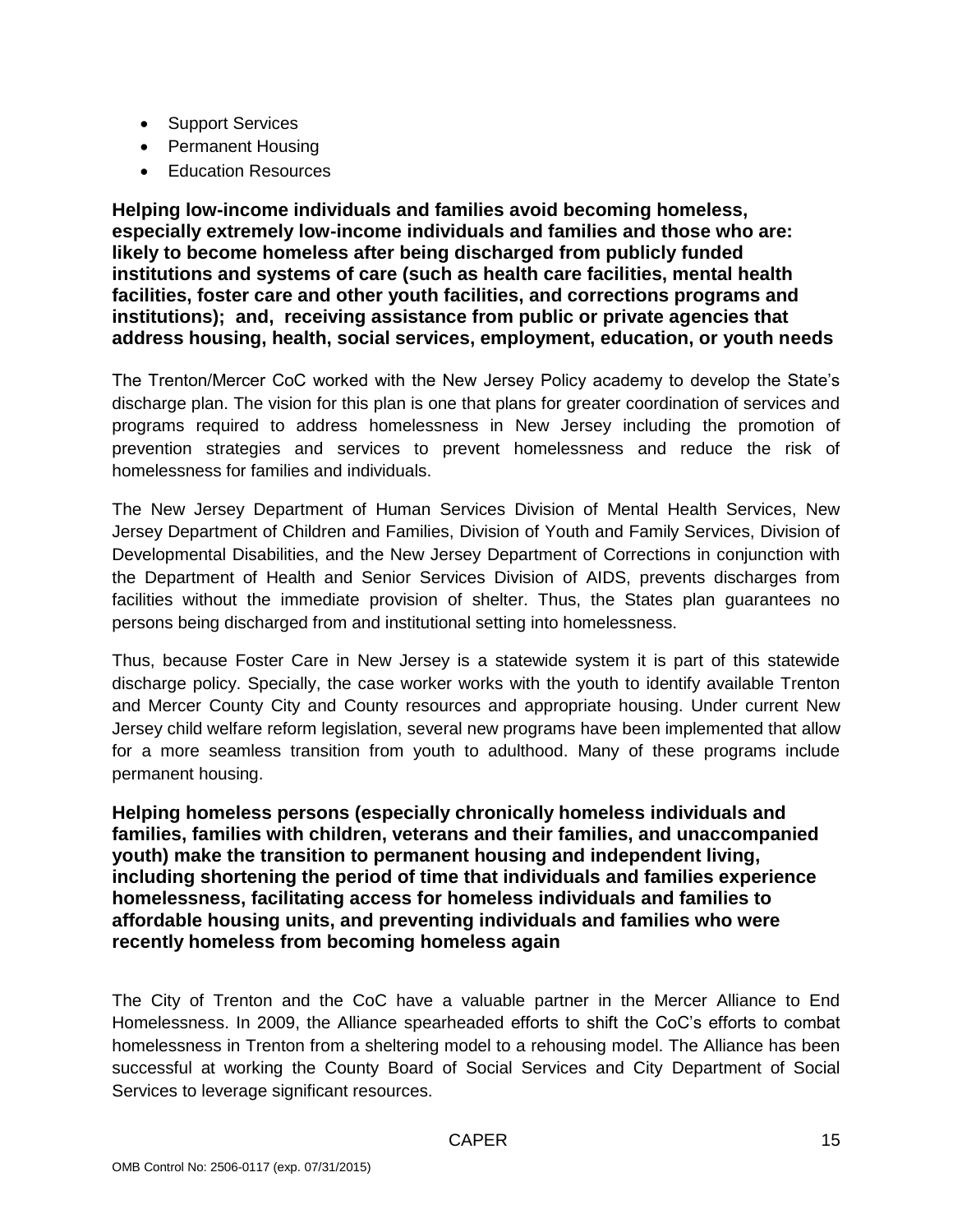Families receiving rapid re-housing have been very successful at remaining stably housed. Since the CoC transitioned to a rehousing service model 94% of families that were rehoused did not become homeless again. Pilot projects targeting the singles population, during the same period of time, show similar success with 98.5% of participants not returning to homelessness.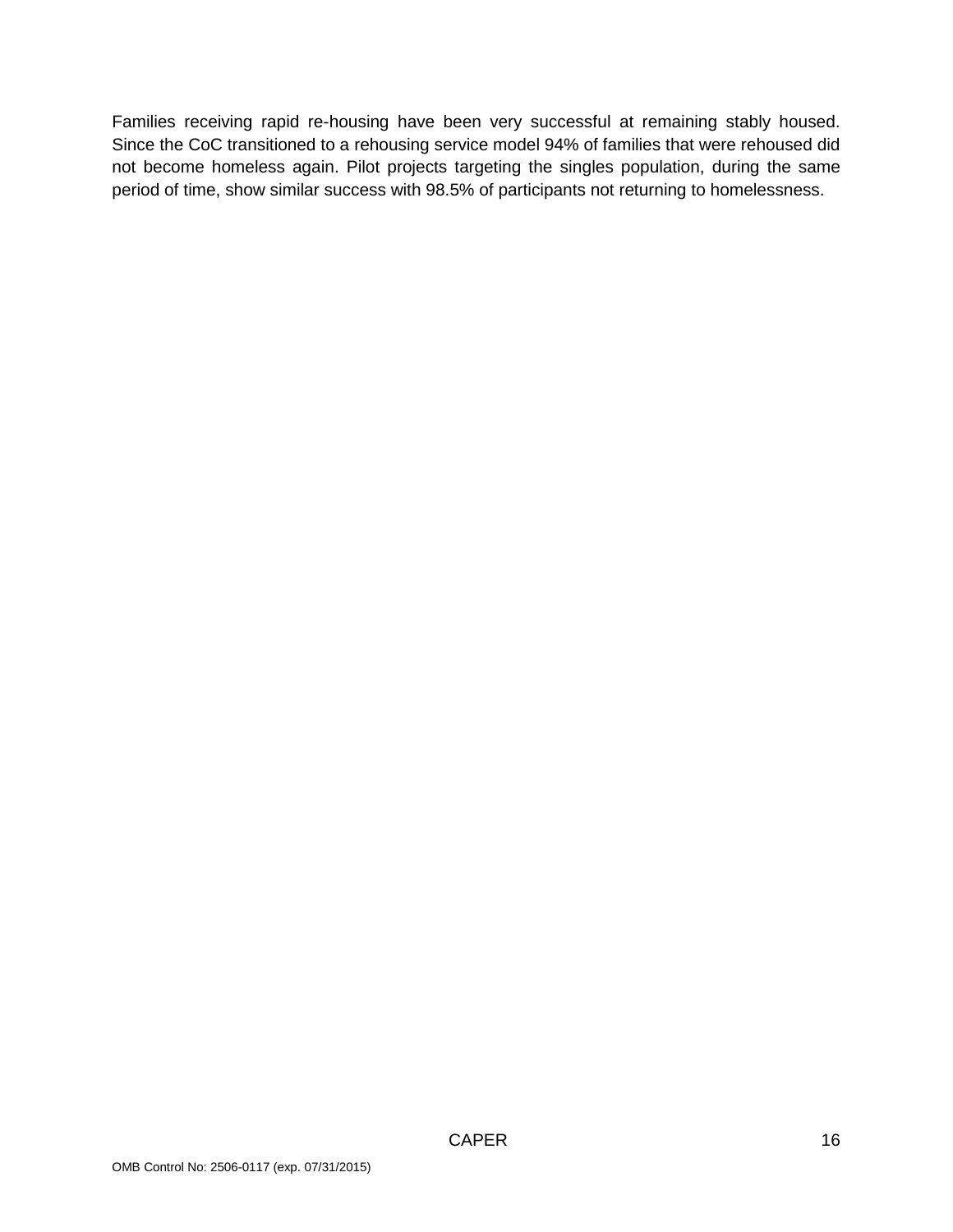# <span id="page-16-0"></span>**CR-30 - Public Housing 91.220(h); 91.320(j)**

#### **Actions taken to address the needs of public housing**

The Trenton Housing Authority (THA) provides public housing within the City of Trenton. THA will continue to use its Capital Fund grant to make, physical, operational and management improvements at its various housing developments and administrative sites.

#### **Actions taken to encourage public housing residents to become more involved in management and participate in homeownership**

THA has resident councils in its developments. These resident councils have input/involvement with THA management operations and modernization needs. Resident council officers serve on THA's Resident Advisory Board (RAB).

## **Actions taken to provide assistance to troubled PHAs**

The Housing Authority is not considered to be a troubled PHA.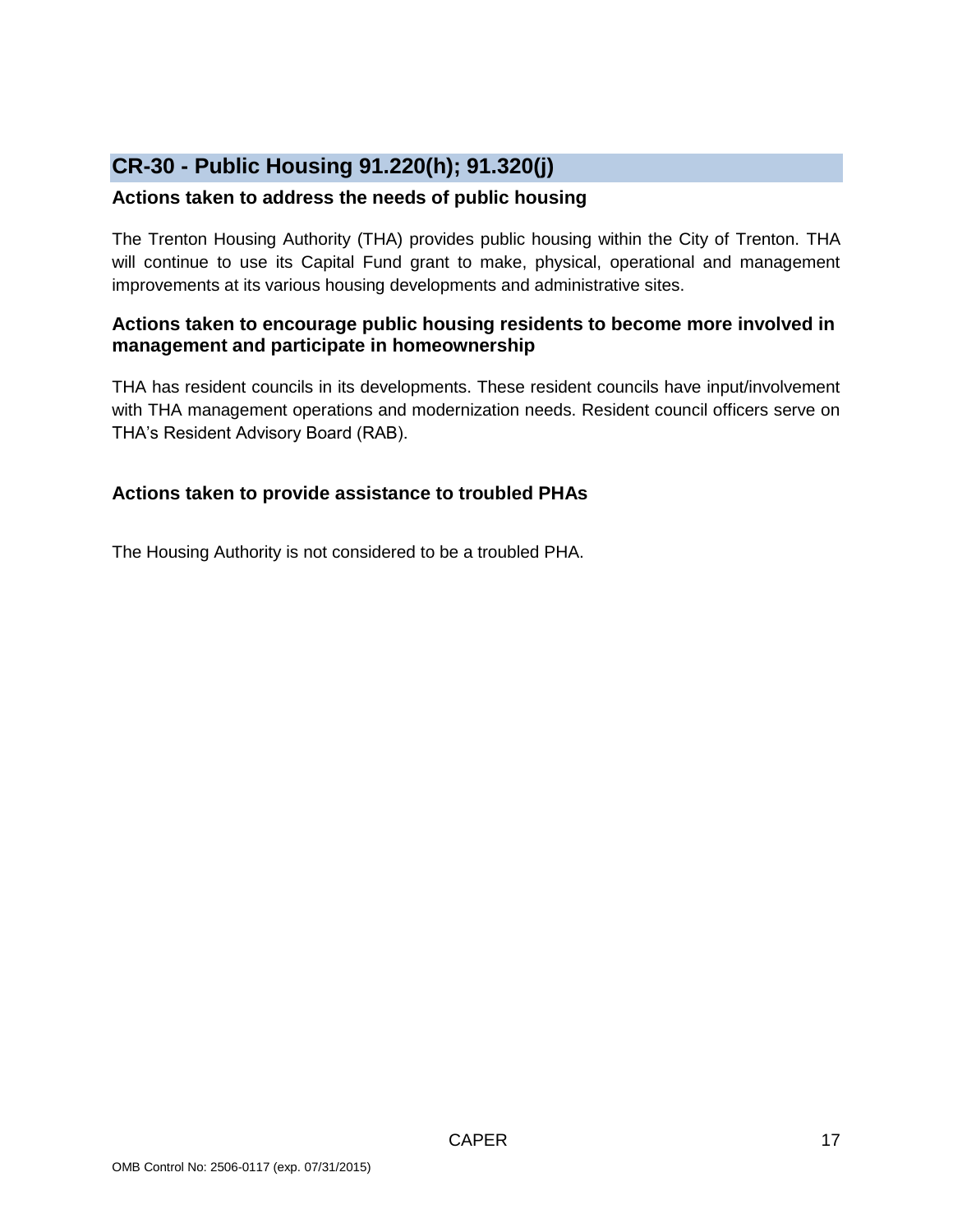# <span id="page-17-0"></span>**CR-35 - Other Actions 91.220(j)-(k); 91.320(i)-(j)**

**Actions taken to remove or ameliorate the negative effects of public policies that serve as barriers to affordable housing such as land use controls, tax policies affecting land, zoning ordinances, building codes, fees and charges, growth limitations, and policies affecting the return on residential investment. 91.220 (j); 91.320 (i)**

As described in the Consolidated Plan, there are two key issues that are currently limiting the ability of would-be purchasers of government-subsidized homes to obtain mortgages. The first is the requirement of many government agencies that there be a second mortgage recorded on properties for the amount of the subsidy that has gone into the home, to help protect the public investment. This frequently raises the loan to value ratio to well beyond both the sales price and the appraised value of the home, creating a situation lenders perceive as high risk, despite the fact that these liens are subordinated to the lender's first mortgage. This practice is being required not only by the state, but also by many county and municipal governments in NJ, and is being applied to homes funded by HOME, the Neighborhood Stabilization Program, Balanced Housing and other programs.

The second issue is that many housing subsidy programs require affordability controls in the form of deed restrictions that do not extinguish in the case of foreclosure. It has become a problem over the last few years because lenders are relying increasingly on FHA to insure their mortgages, rather than private mortgage insurance companies, and FHA rules prohibit them from insuring mortgages that have deed restrictions that survive foreclosure. While this rule has been on the books at FHA for years, it apparently wasn't aggressively enforced until recently.

These issues combine in a way that is severely limiting the availability of home purchase financing for subsidized homes in Trenton.

# **Actions taken to address obstacles to meeting underserved needs. 91.220(k); 91.320(j)**

The chief obstacle to meeting underserved needs is a lack of, or inadequate, resources -- both financial and human (staffing). The City of Trenton will continue to collaborate with human and social service agencies and the Continuum of Care to identify potential resources for meeting the service needs of City residents. The City will support the efforts of service agencies to maximize the use of available resources and to obtain additional resources whenever possible.

## **Actions taken to reduce lead-based paint hazards. 91.220(k); 91.320(j)**

Lead-based paint abatement is an eligible rehabilitation program, and participation in the City's housing rehabilitation programs will reduce the number of homes with lead-based paint hazards. In April 2016, the City successfully applied for a Lead Hazard Reduction Demonstration Grant for approximately \$2 million. CDBG funds will be used as match toward that grant.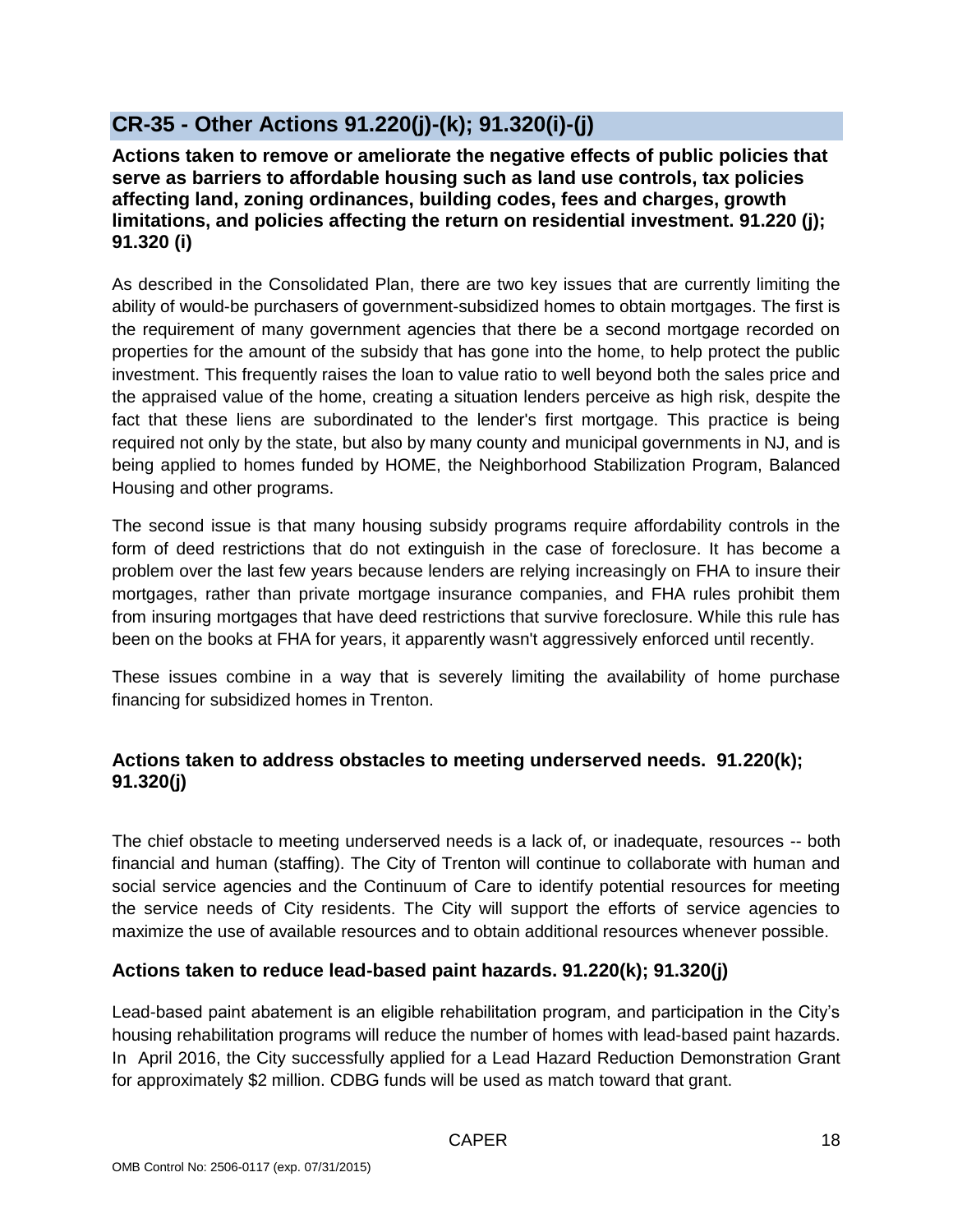## **Actions taken to reduce the number of poverty-level families. 91.220(k); 91.320(j)**

The resources that the City of Trenton has to reduce the number of persons with incomes below the poverty level are limited. The City will continue to pursue and support various economic development and housing activities in an effort to provide an environment that will attract or retain businesses or facilitate the expansion of existing businesses thereby securing employment and increased incomes for City residents.

#### **Actions taken to develop institutional structure. 91.220(k); 91.320(j)**

The City of Trenton relies on a network of public sector, private sector, and non-profit organizations to deliver needed housing and community development services to City residents, particularly the homeless and special needs populations. Many of the organizations in the network operate on a county or regional level.

The demand for services greatly exceeds the available resources. The City of Trenton will continue to collaborate with human and social service agencies and the Trenton/Mercer County Continuum of Care (CoC) to identify potential resources for meeting the service needs of City residents. The City will support the efforts of service agencies to obtain any available or future resources.

#### **Actions taken to enhance coordination between public and private housing and social service agencies. 91.220(k); 91.320(j)**

The Department of Housing and Economic Development (HE&D) is the lead agency responsible for administering the City's CDBG, HOME and ESG programs. HE&D works with the Department of Health and Human Services, the Department of Public Works and the Department of Inspections to coordinate activities undertaken in the Action Plan.

The Trenton/ Mercer CoC is a planning committee that reviews, evaluates , maintains and develops ongoing strategies to address quality of life issues for the residents of Mercer County who may be homeless or in jeopardy of homelessness. The CoC has developed a system-wide approach for implementation of the HEARTH Act which is to consolidate homeless assistance programs, codify the CoC planning process, and establish a goal of ensuring that families who become homeless return to permanent housing with 30 days.

The Mercer Alliance to End Homelessness, the Mercer County CoC, and County of Mercer County have all been partners in the development of this Action Plan.

Each sub-recipient will match its allocation of ESG funds dollar for dollar in one of the following ways as outlined in 24 CFR 576.51(a)(b): cash; the value or fair rental value of any donated material or building; value of any lease on a building; any salary paid to staff to carry out the program activities; and the value of the time and services contributed by volunteers to carry out program activities. The Sub-recipient may use any reasonable method to establish a fair market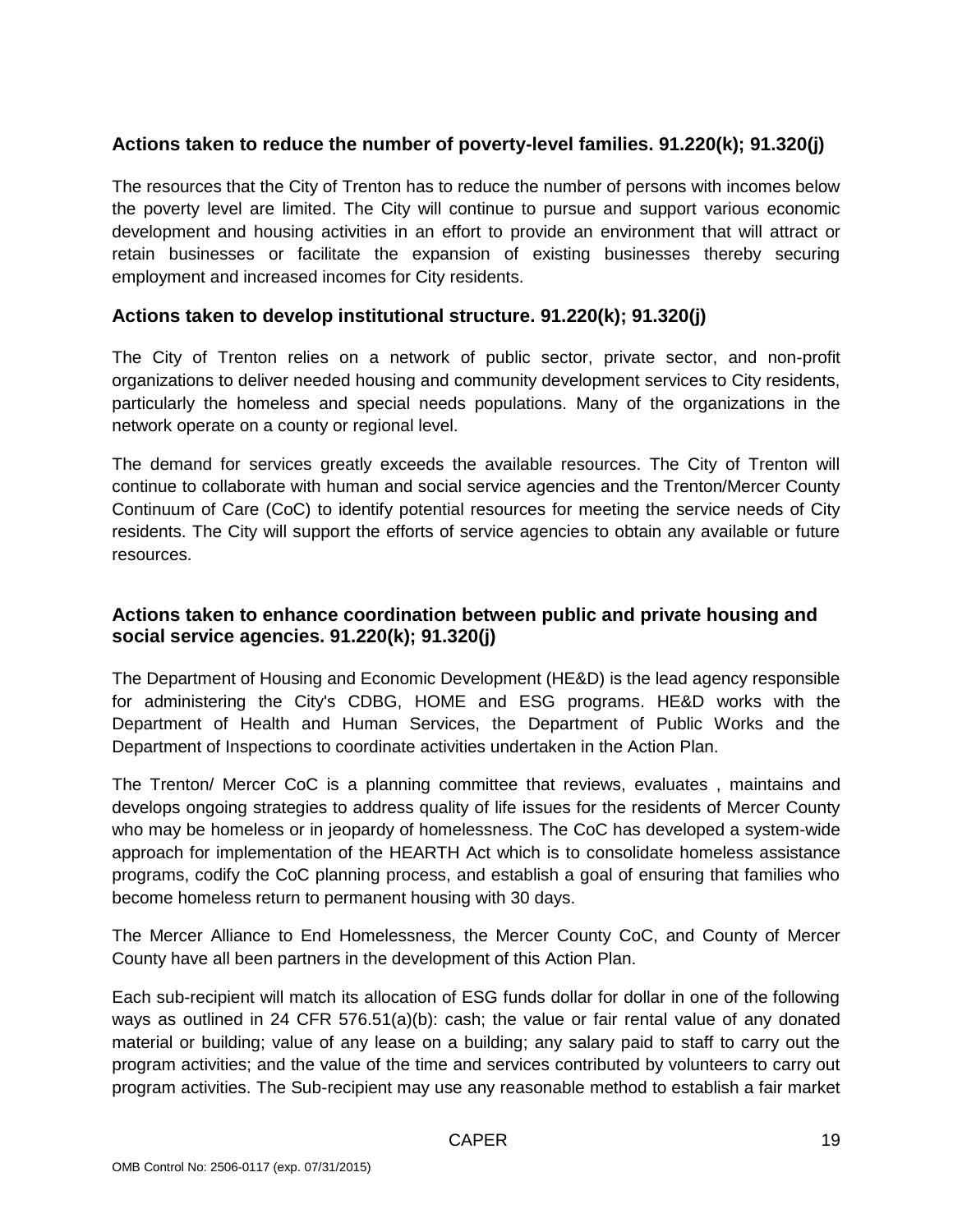value when calculating or determining the value of any donated material or building, or any lease.

In addition, the City of Trenton, Office of Adult and Family Services provides a number of services which address the needs of persons who are not homeless, disabled, mentally & physically ill and who require supportive housing . These services include: (a) rental assistance to families and individuals in order to prevent homelessness (b) intensive and comprehensive case management services (c) referrals to other social services agencies which include substance abuse, mental health counseling, medical and dental services and educational and occupational training (e) referrals for emergency food, clothing and furniture (f) provide information for budget management, cleaning up personal credit, buying a home and preventing foreclosures. The City continues to work with a host of social service providers including:

- Enable, Inc- makes housing accessible to persons with disabilities
- Mercer Arc provides services for the developmentally disabled
- Family Guidance Center- operates a Consumer Credit Counseling component and representative payee services for recipients of Social Security Income (SSI) and Social Security Disability Income (SSDI)
- Greater Trenton Behavioral Healthcare provides supportive services focus on mental health issues
- Mercer County Office on Aging provides supportive services, meals and other services to the elderly
- Trenton Treatment Center provides substance abuse counseling and treatment to drug and alcohol addicts

## **Identify actions taken to overcome the effects of any impediments identified in the jurisdictions analysis of impediments to fair housing choice. 91.520(a)**

In 2013, the City completed an Analysis of Impediments to Fair Housing. While this document did not focus exclusively on affordable housing, there were several initiatives identified to address barriers. For a more thorough discussion of this topic, please see refer to that document on the City's website [\(www.trentonnj.org\)](http://www.trentonnj.org/).

The most significant barrier in 2015 to affordable housing in Trenton was, and continues to be, the difficulty with home buyer financing. The City has outlined several new initiatives for 2015 to help address housing needs, including a Homesteading Program and the auctioning of Cityowned properties.

In addition, as evidenced in the City's Analysis of Impediments, language barriers contribute to undeserved needs in the community. In addition to hiring an additional CDBG- funded staff person that is bi-lingual, several activities funded by the CDBG program are directly aimed at serving those with language barriers. The most significant is the Latin American Legal Defense and Education Fund (LALDEF).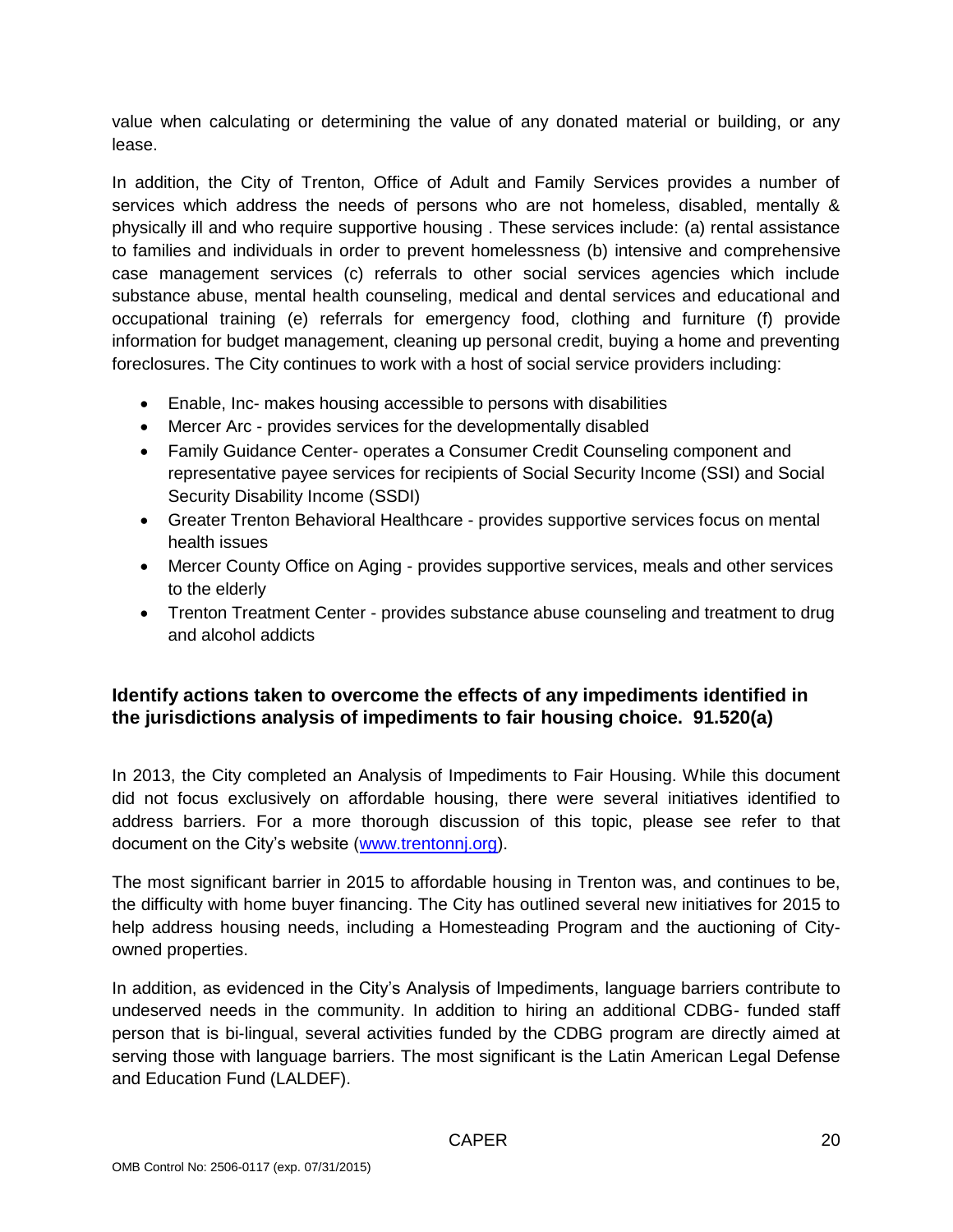# <span id="page-20-0"></span>**CR-40 - Monitoring 91.220 and 91.230**

**Describe the standards and procedures used to monitor activities carried out in furtherance of the plan and used to ensure long-term compliance with requirements of the programs involved, including minority business outreach and the comprehensive planning requirements**

An annual project completion report is required of all subrecipients.

ESG sub-recipients are required under the HEARTH Act to report client level data in the Homeless Management Information System (HMIS) that will be tracked for data quality and performance standards. To assist in improving the quality of HMIS data, the City utilizes \$25,000 from its ESG allocation to hire a part time data entry clerk trained on HMIS troubleshooting.

The City of Trenton is responsible for monitoring compliance to ensure that HOME funds are used in accordance with all program requirements and for taking appropriate action when performance problems arise. City staff in the Division of Housing Production is responsible for oversight of the different housing development strategies identified in the Consolidated Plan. Within the Department, the Division of Housing Production is responsible for the overall coordination of housing activities, including determining the extent of financial assistance, implementation and monitoring. The Division is required to monitor and inspect HOME-assisted units for compliance with program rules. The major monitoring compliance requirements for the HOME Program are: Project Eligibility, Household Eligibility and Recordkeeping. In addition, rental housing projects also must be subject to on-site inspections to ensure compliance with property standards, rent limits and occupancy requirements. The rules require a review of a "sufficient sample" of units and files to make a reasonable determination of compliance.

The City has revised its rehabilitation standards per the HOME requirements at 24 CFR Part 200.925 or 200.926 to reflect the requirements of the New Jersey Rehabilitation Subcode. The City of Trenton Housing Monitoring Form is used for monitoring. The goals of the inspection process are: to ensure the property remains operationally efficient; is competitive within the marketplace; and is of the highest quality housing for the targeted population, and that maintenance, repair and capital improvements are made when necessary.

The City's monitoring responsibilities with respect to project eligibility are to use HOME Funds to develop and support affordable rental housing and homeownership through:

- 1. Acquisition of rental and/or homeownership housing (including assistance to home buyers);
- 2. New construction, reconstruction, or moderate or substantial rehabilitation of non-luxury ownership and/o r rental housing with suitable amenities; and
- 3. For documenting income eligibility of beneficiaries of any HOME or CDBG funding, the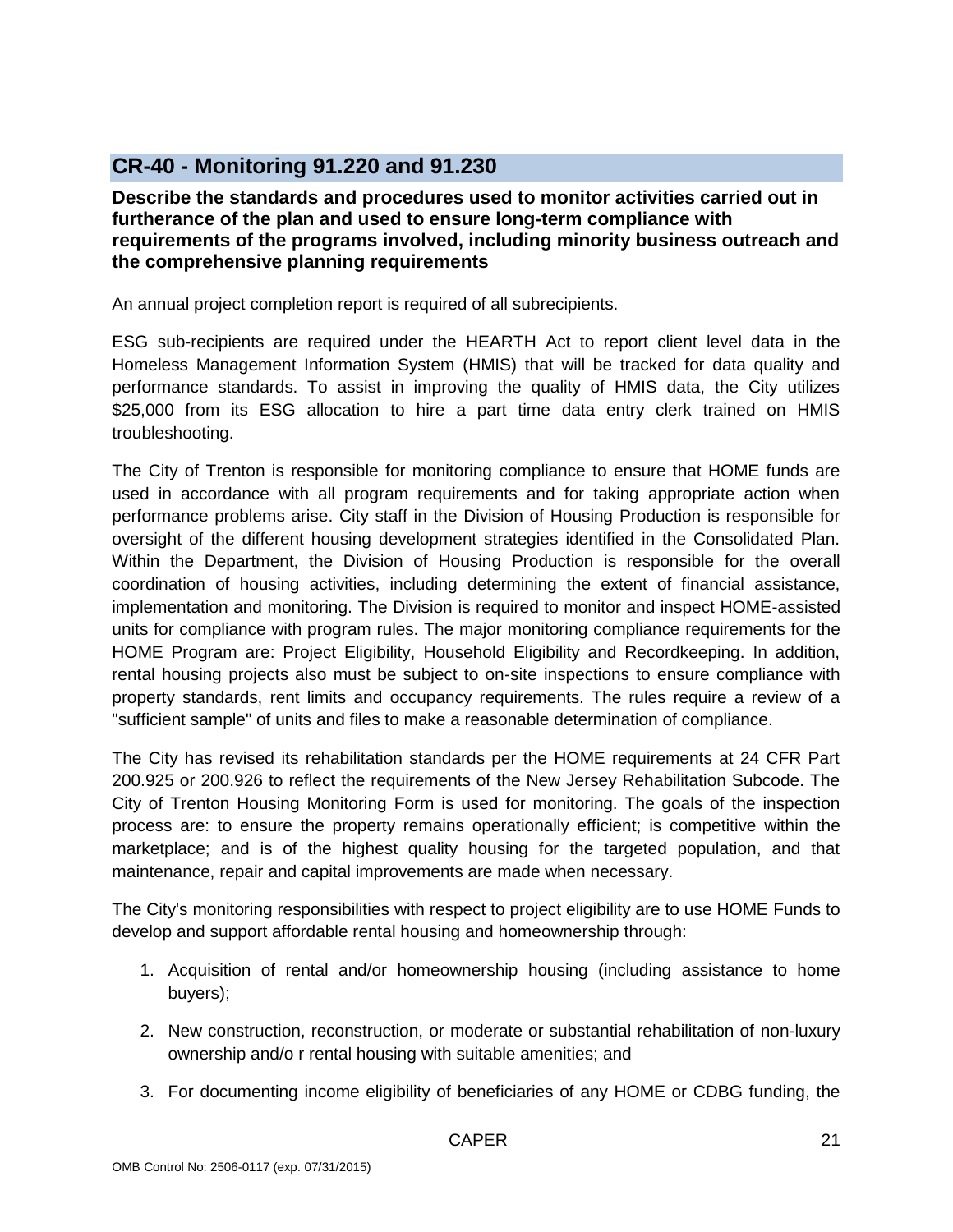City of Trenton uses the guidelines of the HUD Section 8 Program/Part 5 method to in compute a household's annual income.

When a subrecipient accepts HOME/ESG/CDBG funds, it also accepts the responsibility to ensure that those funds are spent for the purpose of the program, and in accordance with all applicable Federal regulations, state and local laws. The subrecipient retains this responsibility even when it relies on other housing partners to carry out all or a portion of its activities. Noncompliance with Program rules by any entity can lead to any number of consequences, including the repayment of funds to the City of Trenton.

While current staffing levels may not allow sufficient resources to be dedicated to monitoring activities, the City does recognize that monitoring is important for evaluating the effectiveness of operating procedures and systems. Monitoring is used to evaluate several functions within a subrecipient's operational system, including Financial and Administrative, Program Operations, and Projects.

Monitoring compliance falls into three general areas:

- Administrative and Financial Monitoring ensures that the subrecipient is administering the program properly, with necessary fiscal controls. It involves the review of the rate of commitment and timely completion of projects, adherence to policies and procedures adopted by the PJ, enforcement of written agreements, compliance with administrative requirements, adequacy of internal controls, eligibility of housing partners, timely and accurate reporting to the City of Trenton.
- Program Monitoring determines whether the subrecipient, has the proper procedures, forms, and files in place to carry out programs in compliance with applicable requirements. It may involve the examination of applications, policies and procedures, program files, financial files, project files structure and maintenance.
- Project Monitoring ensures that each funded project meets all project requirements such as subsidy levels, beneficiaries, and eligibility requirements as specified by the applicable program. The City of Trenton's project monitoring involves the examination of, individual project files, financials and progress reports.

Subrecipients are responsible for appropriate expenditure of all Program funds and monitoring of all entities involved in the expenditure of program funds. In the coming year, the City of Trenton will enhance subrecipient agreements to include a monitoring plan for all projects - setting monitoring objectives, procedures, staff, and schedule of monitoring visits.

Typically, monitoring involves reviewing an organization's stated policies and procedures to determine if the policies have adequate controls to ensure program compliance, and then reviewing files to determine whether or not the policies and procedures are carried out. On-site visits to subrecipient offices, as well as construction site visits and post-construction site visits provide critical information about the accuracy of program files. In the coming Program Year, at least one site visit will be made for each project. Imposing sanctions may be necessary to ensure compliance with requirements, regulations, and to ensure the program meets its goals and objectives.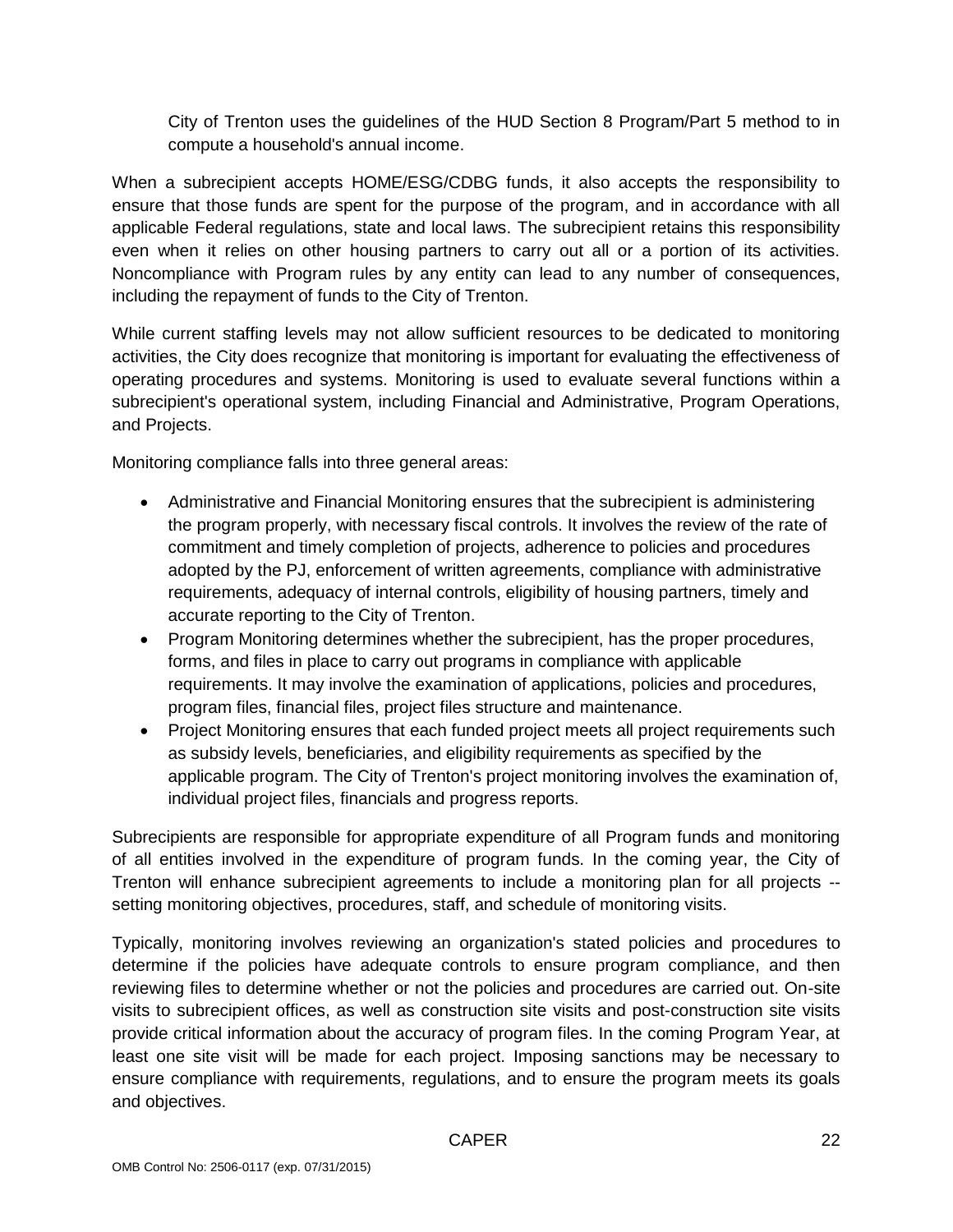Sanctions consist of the following:

- Letter communicating results of findings from the monitoring review to the appropriate staff person with a request for a written response and timeline for correction of identified issues.
- Written warning if matter is not resolved in a timely manner.
- Follow up site visit by Program Monitor to document that problems have not been resolved.

If problems are not resolved, a meeting will be set-up with all parties involved.

Serious lack of compliance shall result in:

- A reduced award and refund of program funds
- Banning of subreciepient from receiving additional City funds for a period of time or until such time as the subrecipient can demonstrate the existence of adequate controls to ensure compliance.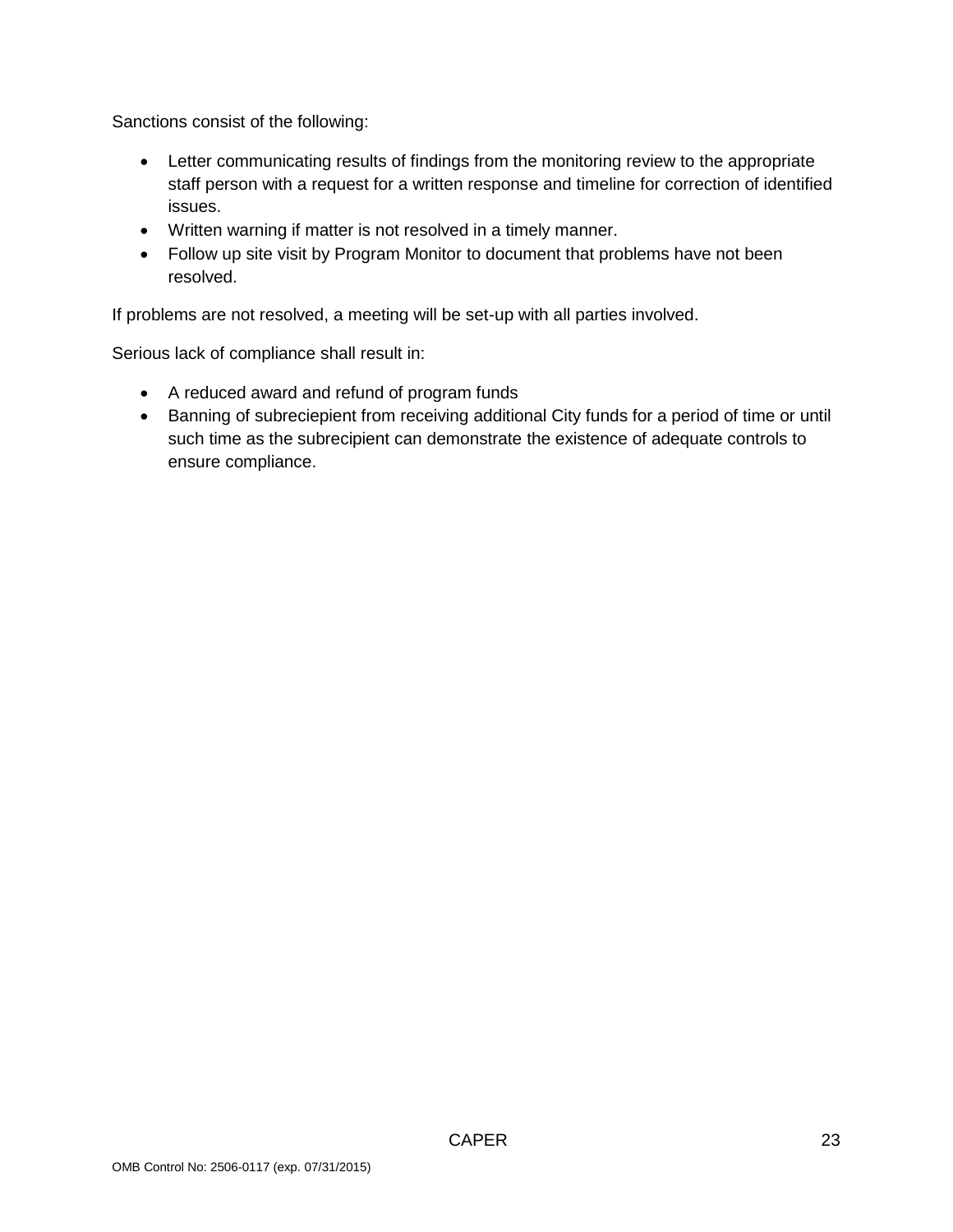## **Monitoring Affirmative Marketing**

The affirmative marketing plan communicates to the general public that the City of Trenton's housing programs are administered in a nondiscriminatory manner to all persons regardless of race, color, national origin, age, religion, sex, disability or familial status. The purpose of the AFHMP is to make residents aware of the affordable housing opportunities generated by HOME Program activities

All marketing material includes the equal housing opportunity message, or the equal housing opportunity logo or slogan as part of the outreach to the general community. This information is included in all written outreach tools including press releases, newsletters, brochures, advertisements, direct mail solicitations, and related advertising.

Developers are required to identify for each funded development, populations that are least likely to apply without special outreach, and document the ways in which they are tailoring affirmative marketing requirements to attract these populations accordingly.

All marketing of HOME-assisted housing has to be city-wide and all advertising has to be placed in sources of wide circulation. This includes specifying media sources used in advertising to particular audiences such as a newspaper that serves the Hispanic population or the Polish population has to be noted. All advertisements, brochures, and other written materials shall be published in multiple languages, in order to reach non-English-speaking audiences.

## **Monitoring Income Eligibility**

The determination of an applicant's income eligibility and eligibility as a family is done within six months of the time at which the applicant receives assistance or occupies the unit. For rental housing, family income and family size must be determined annually for the compliance period. Additionally, income must be verified at time of application or certification. Verification can be done with third party written documents, written notes of third party conversations, or first-hand documentation provided by the recipient. For rental housing, verification of income is required when a tenant first occupies a unit, and every sixth year thereafter during the compliance period. In interim years, a tenant certification is sufficient.

For the City of Trenton's homeownership program, loan underwriting criteria comes into play. Loan qualification is coordinated with the timing of income certification to ensure that unnecessary certifications do not occur. The lending criteria are established by participating lenders and are reasonably related to the buyer's ability to undertake homeownership responsibilities and repay the loan. The City of Trenton also pays close attention to the conflict of interest provisions at 92.356 and standards set forth in the Local Government Ethics Law at N.J.S.A. 40A :9-22.1, et seq. Specifically, the Code of Ethics for local officers and employees set forth at N. J.S.A. 40A :9-22.5 and N. J.S.A 40:69A - 163.

## **Monitoring Housing Records**

The City's monitoring responsibilities with respect to recordkeeping include maintaining program records for the retention period (§954.400 to §954.402) and other federal requirements (§954.4)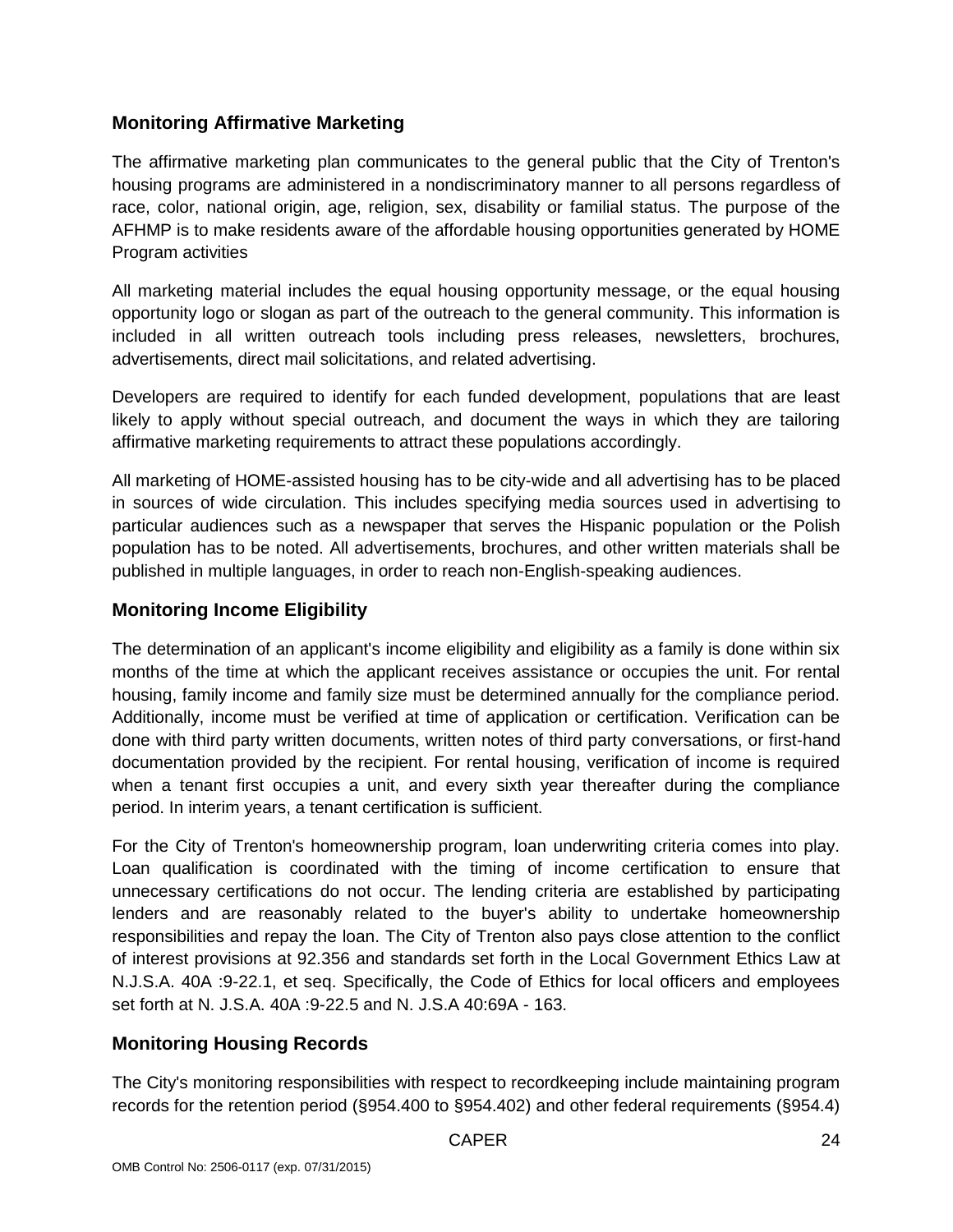that apply for the duration of the period of affordability, as well retained for three years after the required period of affordability specified in §954.306 or §954. 307, as applicable or three years after closeout of the fund's including refinancing guidelines, and evidence that housing projects meet subsidy layering guidelines. All HOME subrecipients are required to establish a record keeping system that will make it easy to confirm that program regulations are being met including HOME rent levels and utility allowance calculations. If HOME- assisted units are floating, the owner must clearly document how the HOME occupancy targets are being met (i.e. rental logs that show that HOME-assisted units were properly replaced). Files will document that each HOME-assisted unit is occupied by an income-eligible tenant and will include the tenant's application, initial income verification, subsequent annual re-certifications and the tenant's lease. The owner will also be required to develop a tenant selection policy which describes the procedure for reviewing applications for housing, criteria to identify eligible tenants, create waiting lists from which tenants will be selected and provide prompt written notification of rejections.

## **Citizen Participation Plan 91.105(d); 91.115(d) Describe the efforts to provide citizens with reasonable notice and an opportunity to comment on performance reports.**

Through a collaborative planning process, involving a broad range of public and private agencies, the City has developed a single, consolidated planning and application document for the use of federal entitlement funds available through the CDBG, HOME, and ESG Programs. In agreement with 24 CFR 91.115(e) Trenton has adopted a Citizen Participation Plan describing the citizen participation requirements of its CDBG program. The Citizen Participation Plan is on file at the City Department of Housing & Economic Development and on the Department's web site.

The City supplements the process described in the Citizen Participation Plan with the use of an email list. Subscriptions to the list are available to anyone via the City's website [\(http://www.trentonnj.org/Cit-eAccess/MailingList/index.cfm?ID=79&TID=55&TPID=9810\)](http://www.trentonnj.org/Cit-eAccess/MailingList/index.cfm?ID=79&TID=55&TPID=9810).

There are currently more than 250 organizations and individuals signed up to the mailing list. The email list is used to announce upcoming hearings, distribute slides and handouts from those hearings, and advertise the availability of critical documents, such as this Action Plan.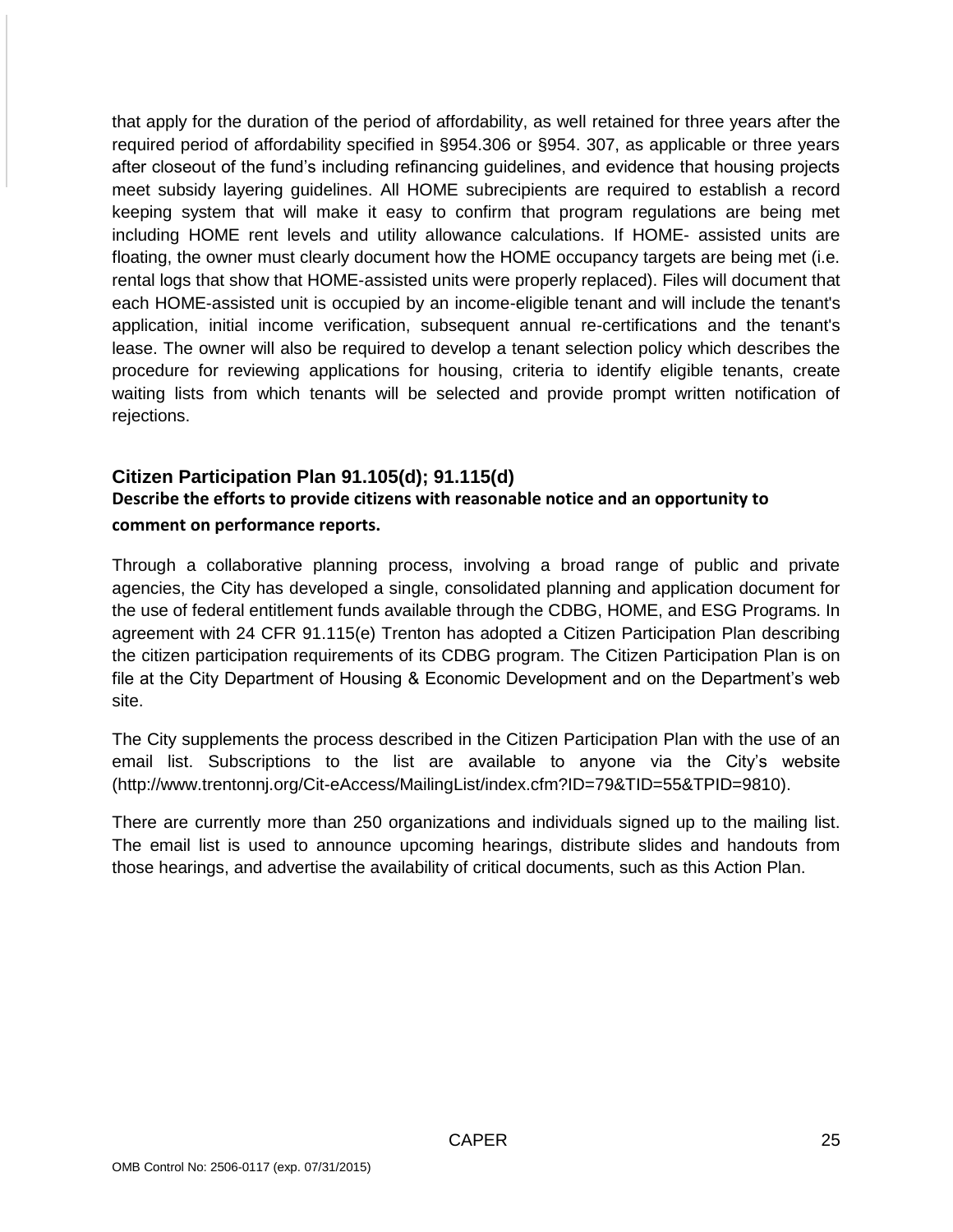# <span id="page-25-0"></span>**CR-45 - CDBG 91.520(c)**

## **Specify the nature of, and reasons for, any changes in the jurisdiction's program objectives and indications of how the jurisdiction would change its programs as a result of its experiences.**

The City will have to adapt future programs to accommodate any reduction in funds that HUD may impose due to unallowed costs and/or timeliness issues. This will result in less funds being available for public services. There will be more emphasis on homeownership and job creation activities to generate systemic change in the community.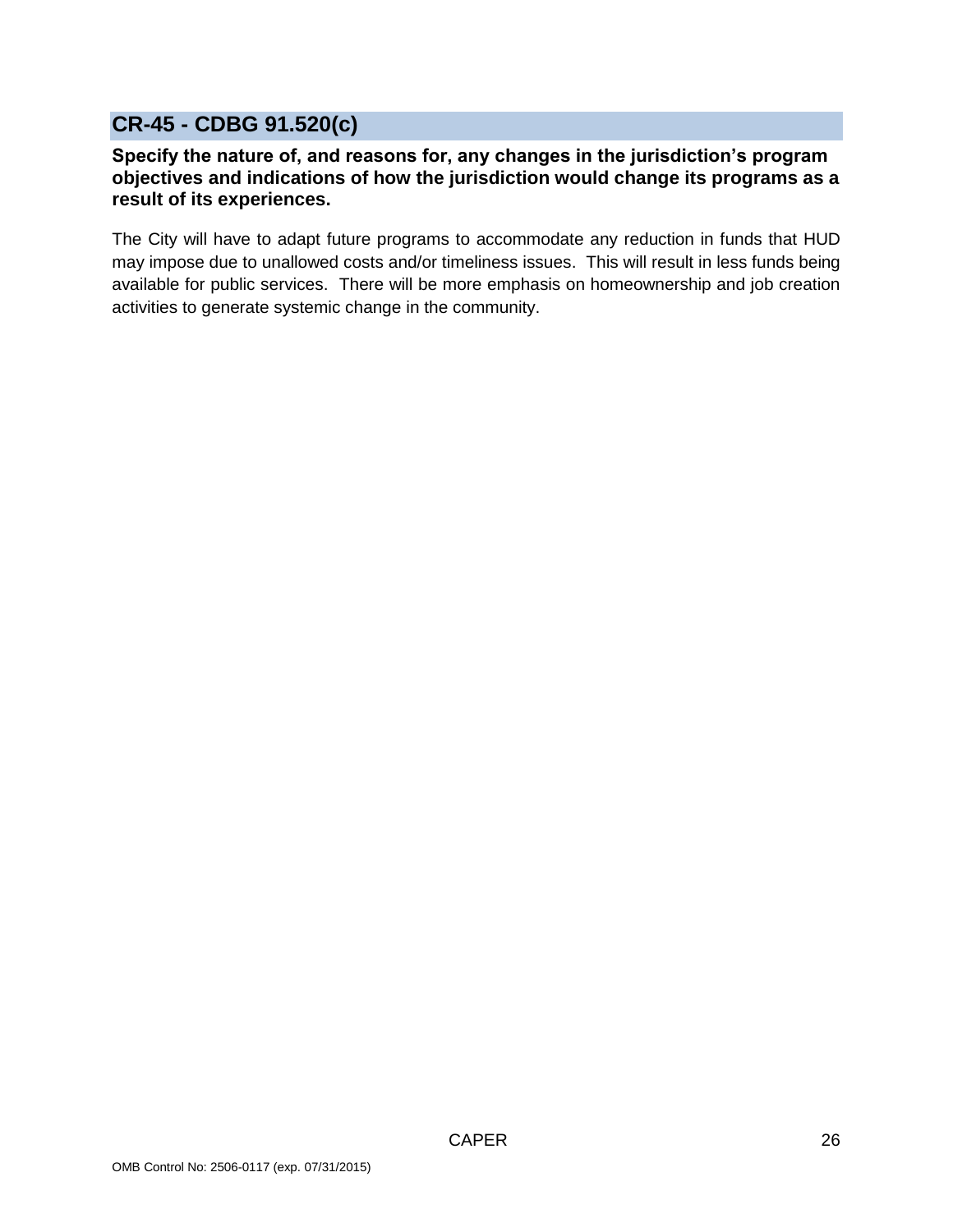# <span id="page-26-0"></span>**CR-50 - HOME 91.520(d)**

#### **Include the results of on-site inspections of affordable rental housing assisted under the program to determine compliance with housing codes and other applicable regulations**

No on-site inspections were conducted this past year. On-site inspections are planned for the next year.

#### **Provide an assessment of the jurisdiction's affirmative marketing actions for HOME units. 92.351(b)**

Developers must submit an Affirmative Marketing Plan with their HOME application. The steps outlined must be approved by the City to ensure that the developers will reach the targeted audience.

#### **Refer to IDIS reports to describe the amount and use of program income for projects, including the number of projects and owner and tenant characteristics**

The City has received no program income for the HOME Program.

#### **Describe other actions taken to foster and maintain affordable housing. 91.220(k) (STATES ONLY: Including the coordination of LIHTC with the development of affordable housing). 91.320(j)**

The City will continue to support its goals of maintaining and expanding affordable housing by utilizing CDBG and HOME allocations to create new opportunities for affordable rental and homeownership and rehabilitate existing affordable units. The amount of funds allocated for these activities for FY15 was \$371,630 (CDBG) and \$483,172 (HOME).

The City is in the process of creating a homebuyer program to assist low and moderate income homebuyers with downpayment and closing cost assistance to enable them to purchase a home. The housing rehabilitation program has continued to provide assistance to existing homeowners to rehabilitate their homes.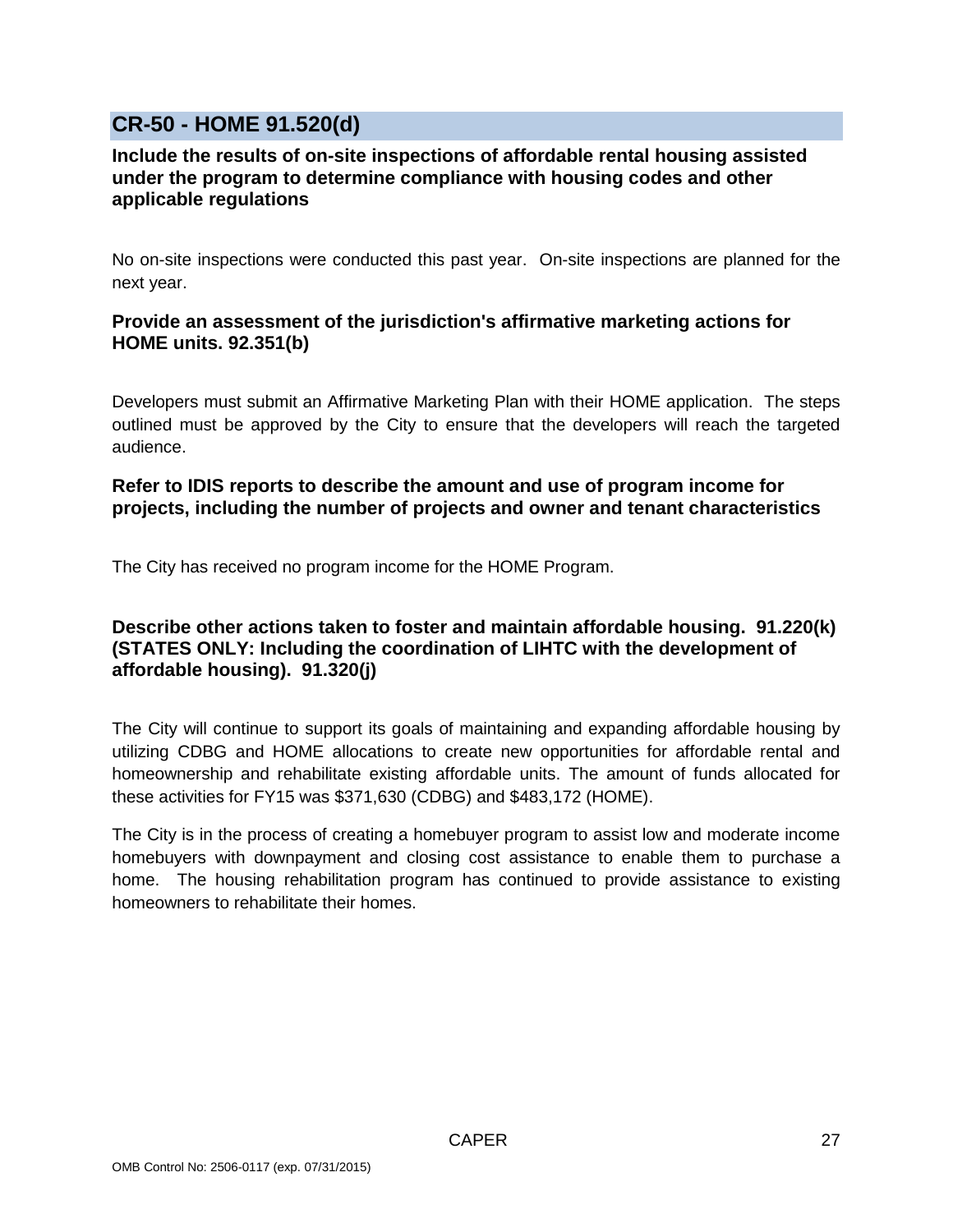# <span id="page-27-0"></span>**CR-60 - ESG 91.520(g) (ESG Recipients only)**

ESG Supplement to the CAPER in *e-snaps*

For Paperwork Reduction Act

# **1. Recipient Information—All Recipients Complete Basic Grant Information Recipient Name** TRENTON **Organizational DUNS Number** 136478000 **EIN/TIN Number** 216001242 **Indentify the Field Office** NEWARK **Identify CoC(s) in which the recipient or subrecipient(s) will provide ESG assistance ESG Contact Name Prefix** Mr **First Name** Marc **Middle Name** E Last Name **Leckington Suffix** 0 **Title** Chief of Housing Production **ESG Contact Address Street Address 1** 319 East State Street **Street Address 2** 0 **City** Trenton **State** NJ **ZIP Code Phone Number** 6099893536 **Extension** 0 **Fax Number** 6099894243 Email Address **Email Address** mleckington@trentonnj.org **ESG Secondary Contact Prefix** Mr **First Name** Samuel Last Name **Last Name Zubah Suffix** 0 **Title** Accountant **Phone Number** 6099893162 **Extension** 0

CAPER 28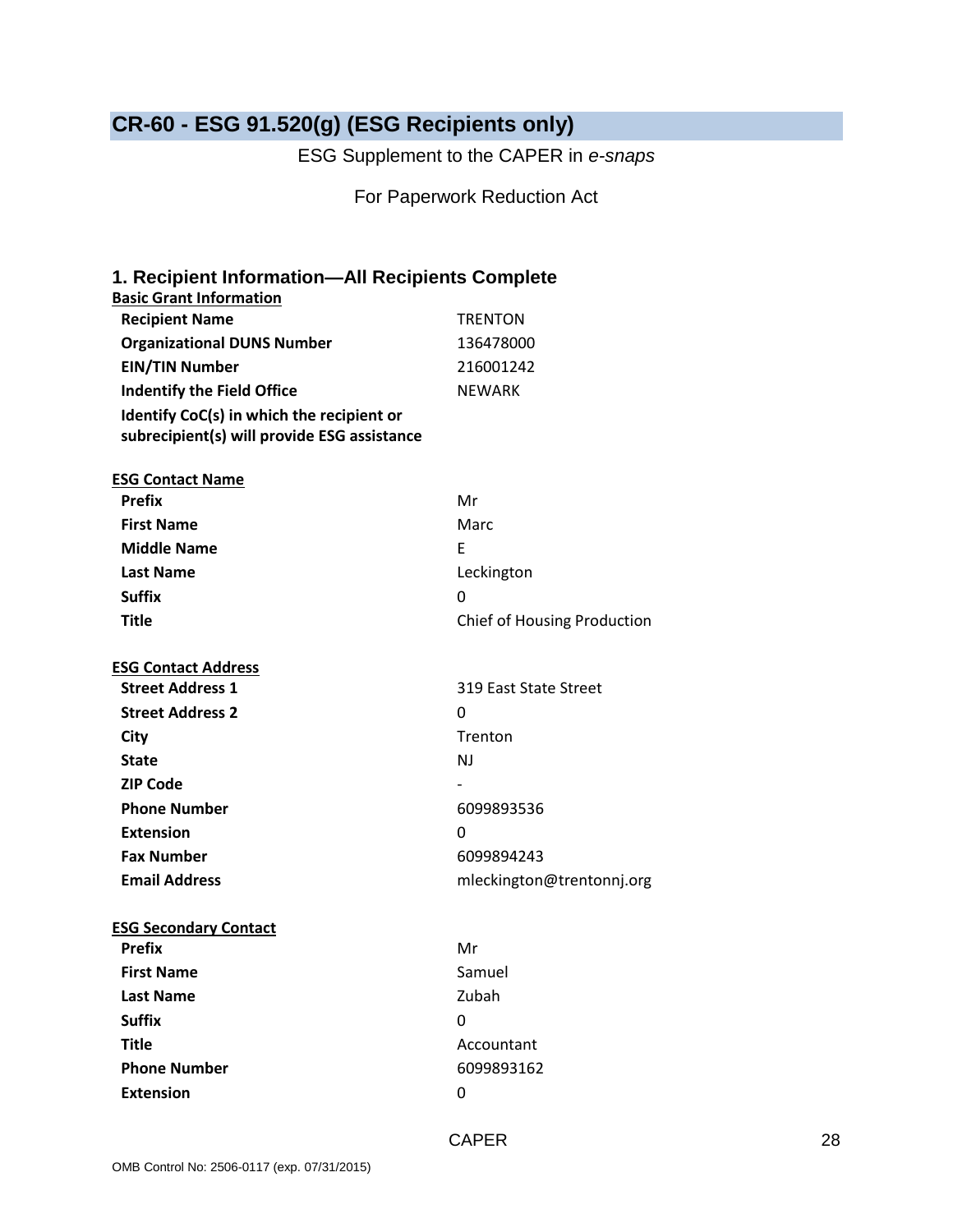Email Address and a state of the same same same szubah@trentonnj.org

**2. Reporting Period—All Recipients Complete** 

| <b>Program Year Start Date</b> | 07/01/2015 |
|--------------------------------|------------|
| <b>Program Year End Date</b>   | 06/30/2016 |

#### **3a. Subrecipient Form – Complete one form for each subrecipient**

**Subrecipient or Contractor Name:** TRENTON **City:** Trenton **State:** NJ **Zip Code:** 08608, 1809 **DUNS Number:** 136478000 **Is subrecipient a victim services provider:** N **Subrecipient Organization Type:** Unit of Government **ESG Subgrant or Contract Award Amount:** 31451.75

**Subrecipient or Contractor Name:** HOMEFRONT - TLC, INC. **City:** Lawrenceville **State:** NJ **Zip Code:** 08648, 4561 **DUNS Number: Is subrecipient a victim services provider:** N **Subrecipient Organization Type:** Other Non-Profit Organization **ESG Subgrant or Contract Award Amount:** 10000

**Subrecipient or Contractor Name:** Rescue Mission of Trenton **City:** Trenton **State:** NJ **Zip Code:** 08609, 1008 **DUNS Number:** 079486460 **Is subrecipient a victim services provider:** N **Subrecipient Organization Type:** Faith-Based Organization **ESG Subgrant or Contract Award Amount:** 15000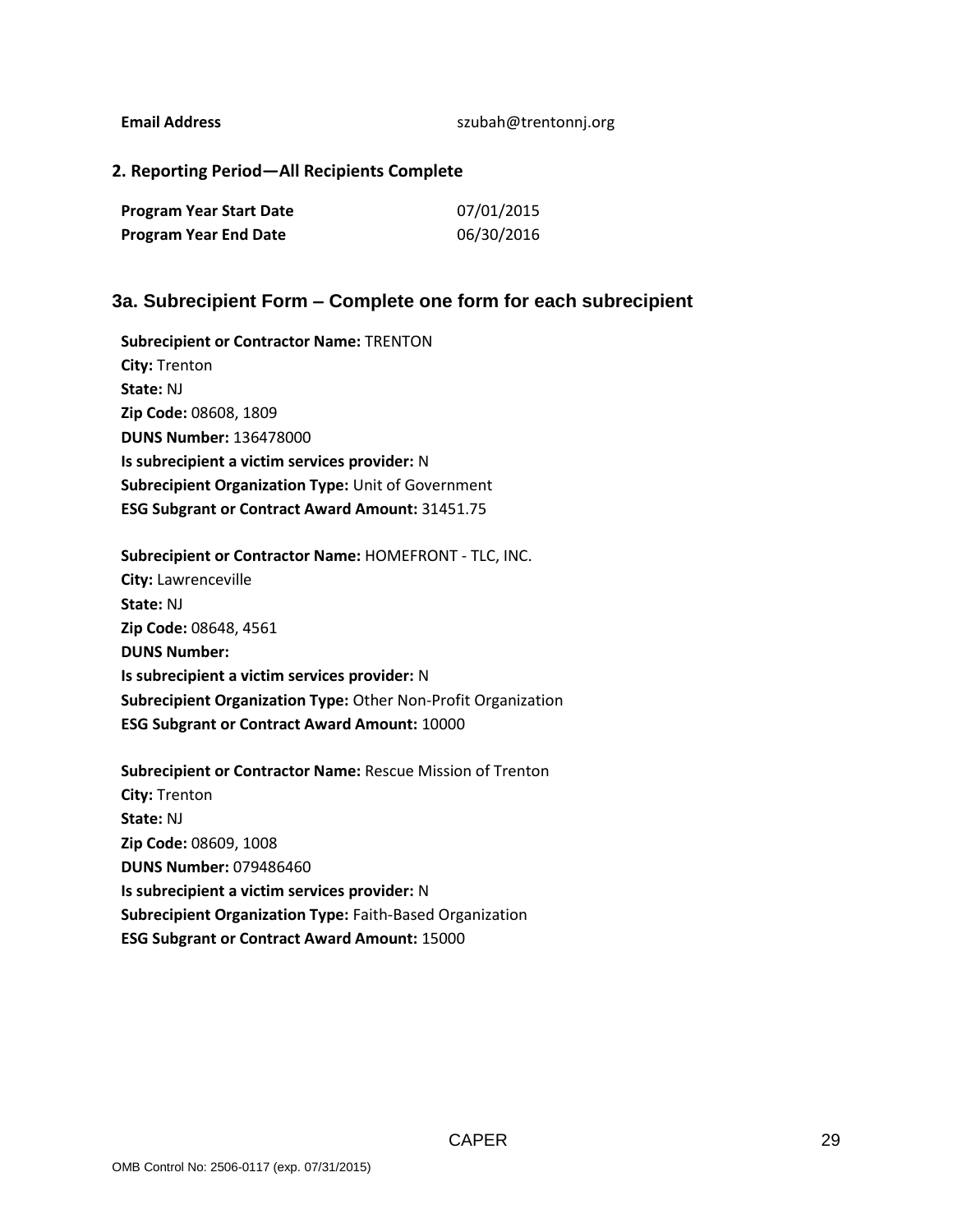**Subrecipient or Contractor Name: Catholic Charities City: Trenton State: NJ Zip Code: 08618, 5705 DUNS Number: 069057640 Is subrecipient a victim services provider: N Subrecipient Organization Type: Faith-Based Organization ESG Subgrant or Contract Award Amount: 135655.25**

**Subrecipient or Contractor Name: Womanspace City: Lawrenceville State: NJ Zip Code: 08648, 4657 DUNS Number: 051974186 Is subrecipient a victim services provider: Y Subrecipient Organization Type: Other Non-Profit Organization ESG Subgrant or Contract Award Amount: 22250**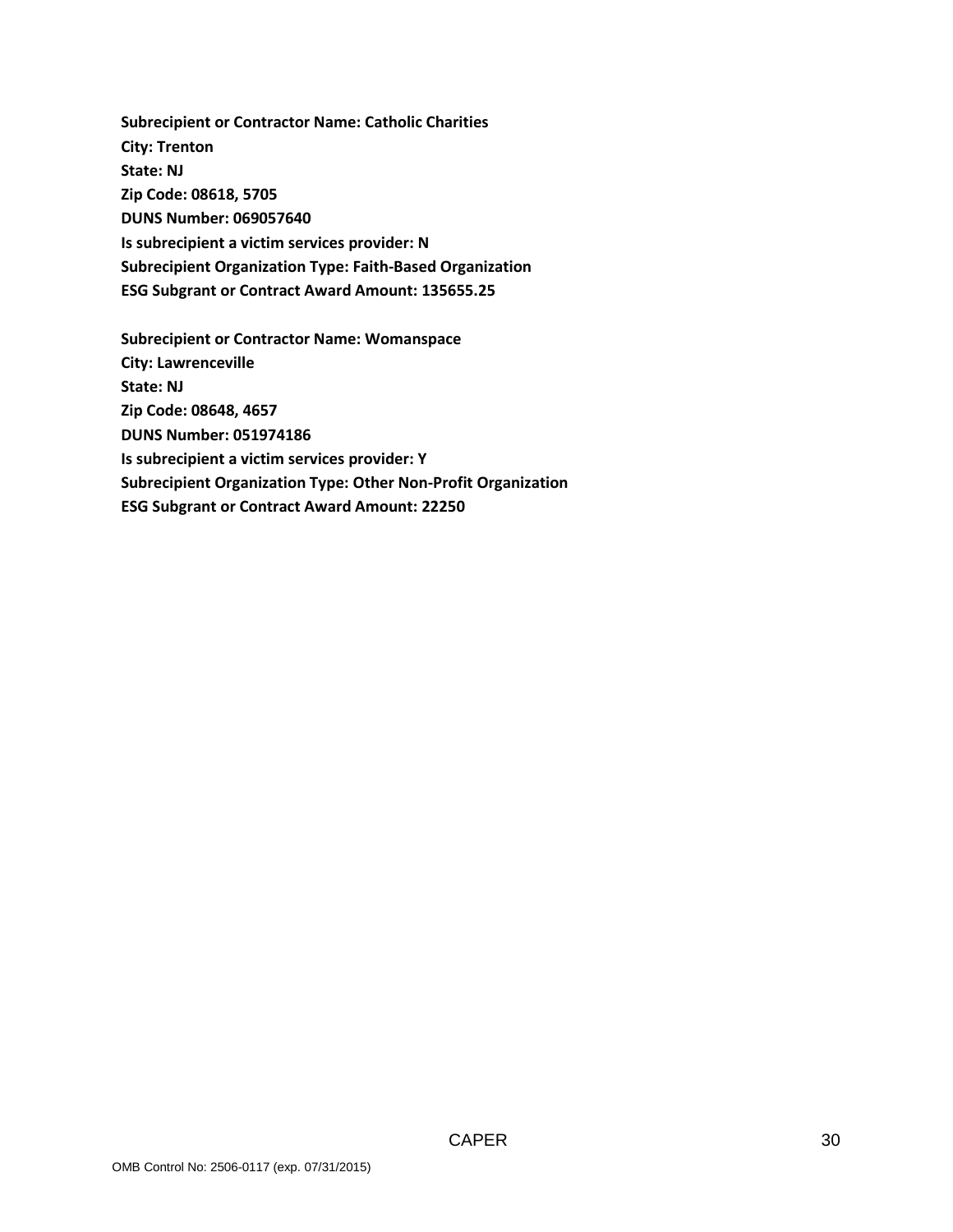# <span id="page-30-0"></span>**CR-65 - Persons Assisted**

#### **4. Persons Served**

#### **4a. Complete for Homelessness Prevention Activities**

| <b>Number of Persons in</b> | <b>Total</b> |
|-----------------------------|--------------|
| <b>Households</b>           |              |
| Adults                      |              |
| Children                    |              |
| Don't Know/Refused/Other    |              |
| Missing Information         |              |
| Total                       |              |

**Table 14 – Household Information for Homeless Prevention Activities**

#### **4b. Complete for Rapid Re-Housing Activities**

| <b>Number of Persons in</b> | <b>Total</b> |
|-----------------------------|--------------|
| <b>Households</b>           |              |
| Adults                      |              |
| Children                    |              |
| Don't Know/Refused/Other    |              |
| Missing Information         |              |
| Total                       |              |

**Table 15 – Household Information for Rapid Re-Housing Activities**

#### **4c. Complete for Shelter**

| <b>Total</b> |
|--------------|
|              |
|              |
|              |
|              |
|              |
|              |
|              |

**Table 16 – Shelter Information**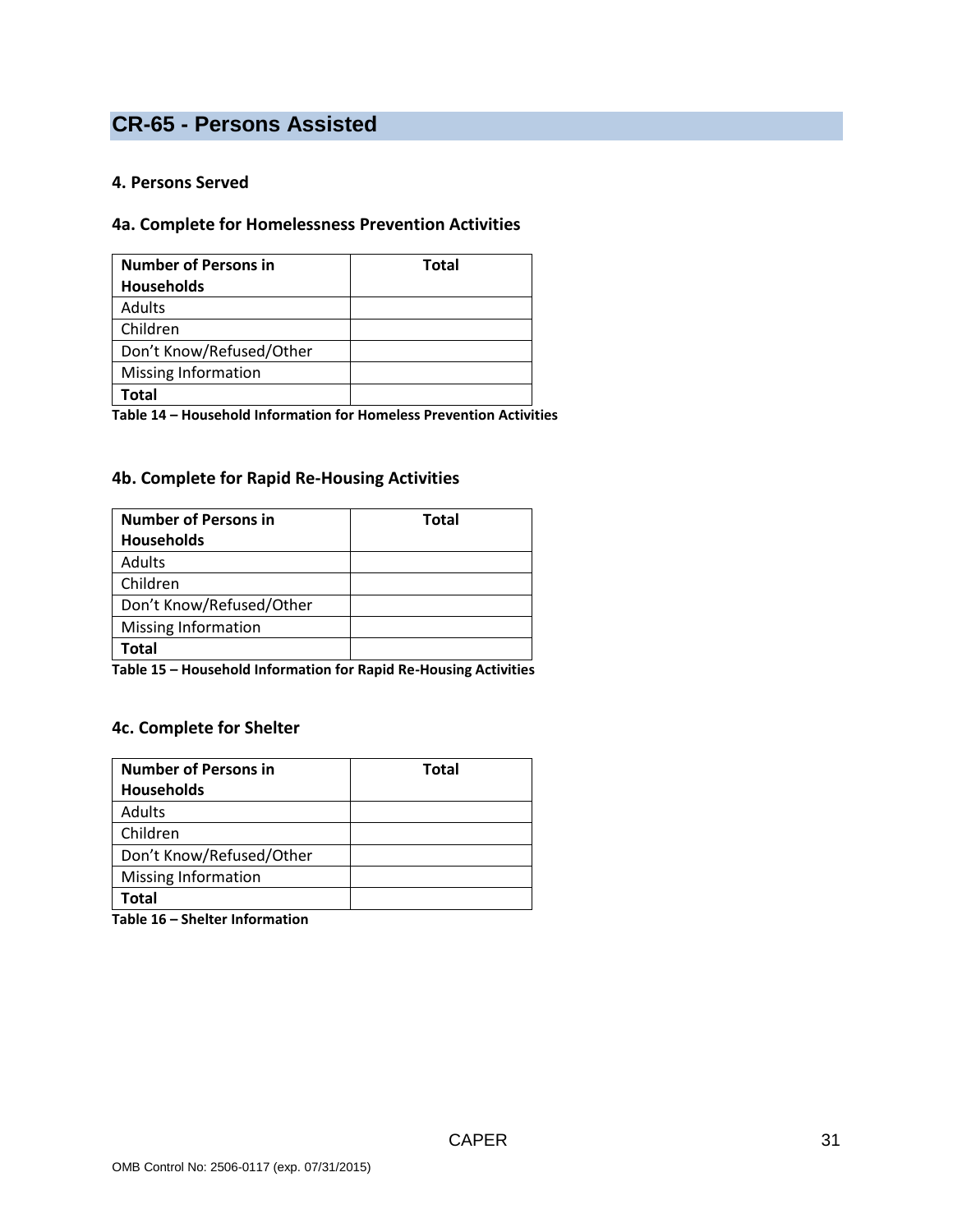#### **4d. Street Outreach**

| <b>Number of Persons in</b> | <b>Total</b> |
|-----------------------------|--------------|
| <b>Households</b>           |              |
| Adults                      |              |
| Children                    |              |
| Don't Know/Refused/Other    |              |
| Missing Information         |              |
| Total                       |              |

**Table 17 – Household Information for Street Outreach**

#### **4e. Totals for all Persons Served with ESG**

| <b>Number of Persons in</b> | Total |
|-----------------------------|-------|
| <b>Households</b>           |       |
| <b>Adults</b>               |       |
| Children                    |       |
| Don't Know/Refused/Other    |       |
| Missing Information         |       |
| Total                       |       |

**Table 18 – Household Information for Persons Served with ESG**

#### **5. Gender—Complete for All Activities**

|                            | <b>Total</b> |
|----------------------------|--------------|
| Male                       |              |
| Female                     |              |
| Transgender                |              |
| Don't Know/Refused/Other   |              |
| <b>Missing Information</b> |              |
| Total                      |              |

**Table 19 – Gender Information**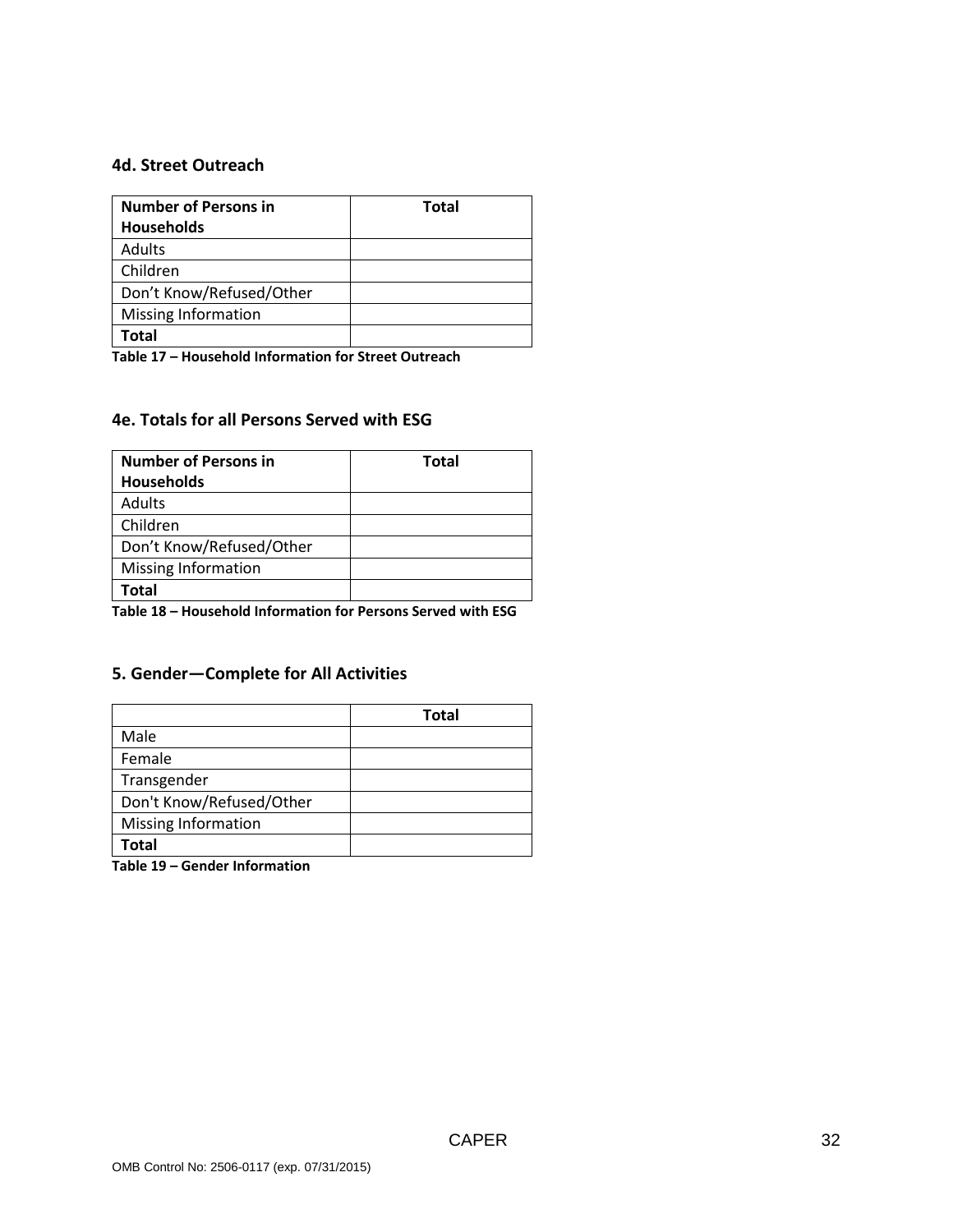## **6. Age—Complete for All Activities**

|                          | <b>Total</b> |
|--------------------------|--------------|
| Under 18                 |              |
| 18-24                    |              |
| 25 and over              |              |
| Don't Know/Refused/Other |              |
| Missing Information      |              |
| Total                    |              |

**Table 20 – Age Information**

## **7. Special Populations Served—Complete for All Activities**

| Subpopulation                     | <b>Total</b> | <b>Total Persons</b> | <b>Total Persons</b> | <b>Total</b>     |  |
|-----------------------------------|--------------|----------------------|----------------------|------------------|--|
|                                   |              | Served-              | Served - RRH         | <b>Persons</b>   |  |
|                                   |              | <b>Prevention</b>    |                      | Served in        |  |
|                                   |              |                      |                      | <b>Emergency</b> |  |
|                                   |              |                      |                      | <b>Shelters</b>  |  |
| Veterans                          |              |                      |                      |                  |  |
| Victims of                        |              |                      |                      |                  |  |
| Domestic                          |              |                      |                      |                  |  |
| Violence                          |              |                      |                      |                  |  |
| Elderly                           |              |                      |                      |                  |  |
| HIV/AIDS                          |              |                      |                      |                  |  |
| Chronically                       |              |                      |                      |                  |  |
| Homeless                          |              |                      |                      |                  |  |
| <b>Persons with Disabilities:</b> |              |                      |                      |                  |  |
| Severely                          |              |                      |                      |                  |  |
| Mentally III                      |              |                      |                      |                  |  |
| Chronic                           |              |                      |                      |                  |  |
| Substance                         |              |                      |                      |                  |  |
| Abuse                             |              |                      |                      |                  |  |
| Other                             |              |                      |                      |                  |  |
| Disability                        |              |                      |                      |                  |  |
| Total                             |              |                      |                      |                  |  |
| (unduplicated                     |              |                      |                      |                  |  |
| if possible)                      |              |                      |                      |                  |  |

## **Number of Persons in Households**

**Table 21 – Special Population Served**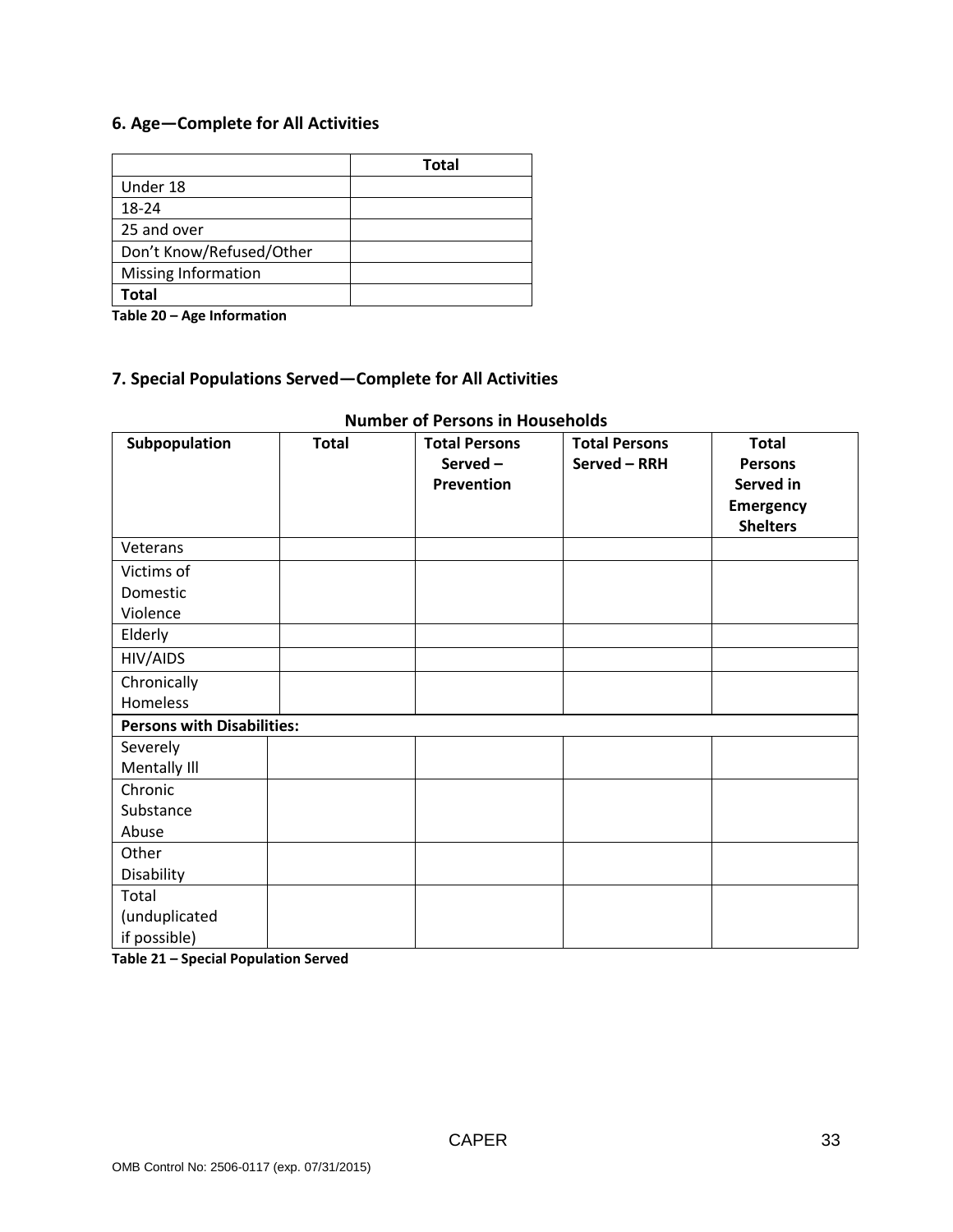# <span id="page-33-0"></span>**CR-70 – ESG 91.520(g) - Assistance Provided and Outcomes**

## **8. Shelter Utilization**

| Number of New Units - Rehabbed                |        |
|-----------------------------------------------|--------|
| Number of New Units – Conversion              |        |
| <b>Total Number of bed - nights available</b> | 55,845 |
| <b>Total Number of bed - nights provided</b>  | 53,161 |
| <b>Capacity Utilization</b>                   | 95%    |

*Table 22 – Shelter Capacity*

# **9. Project Outcomes Data measured under the performance standards developed in consultation with the CoC(s)**

The City continues to have good relationships with many of its state and local partners, including entities such as the Mercer County Alliance to End Homelessness, the Trenton Housing Authority, NJHMFA, State and County entities, supportive service providers, non-and for-profit developers, and various financial institutions. NJHMFA's UNIAP process has streamlined the development process. Additionally, Mercer County Human Services Advisory Council sponsors Homeless Emergency Assistance and Affordable Housing Committee (HEAAH) meetings every month. The objective of the HEAAH committee meetings is to encourage dialogue and learning among the various agencies.

In 2011, the Trenton/Mercer CoC drafted by-laws and created an Executive Committee. The purpose of the Executive Committee is annually to set priorities for homelessness services and housing based on analysis of community data and need, in accordance with HUD and the State of New Jersey; to make funding recommendations to the Collaborative Applicant for the annual allocation from the U.S. Department of HUD; to assure that programs receiving HUD funding are appropriately monitored and meet program performance standards; to identify additional funding sources that contribute to the community's ability to respond to homeless populations; and to monitor the effective functioning of the COC, including review of attendance.

All ESG activities are setup as programs in the CoC's HMIS system. The CoC's System Oversight Committee (which includes the City's CDBG Coordinator) meet monthly to review the accomplishments and challenges to the implementation of all CoC and ESG-funded activities. As necessary, representatives from the sponsors of troubled projects are invited to future meetings to help resolve issues.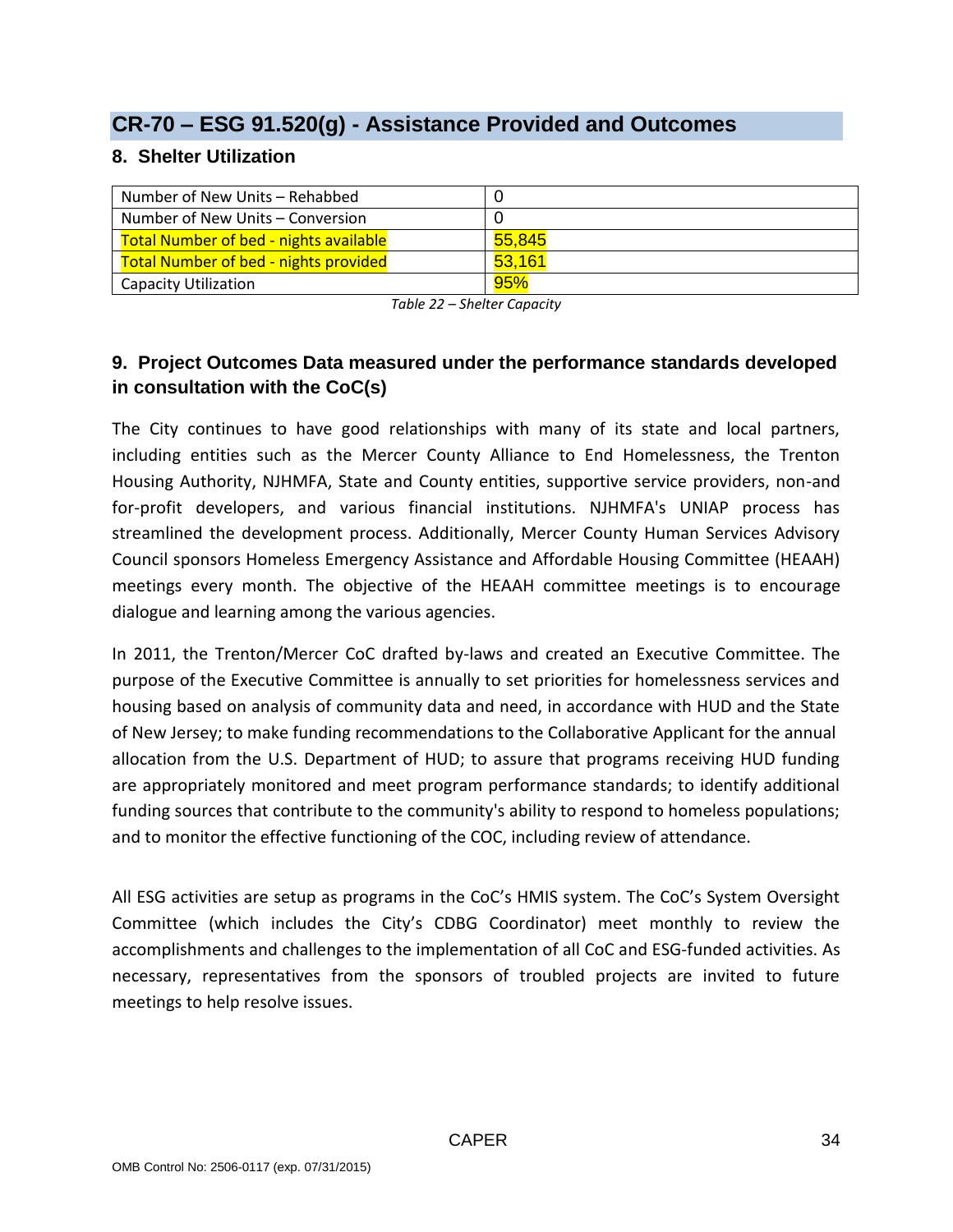# **10. Shelter Utilization**

| Table 23 – Shelter Capacity            |  |
|----------------------------------------|--|
| Number of New Units - Rehabbed         |  |
| Number of New Units - Conversion       |  |
| Total Number of bed - nights available |  |
| Total Number of bed - nights provided  |  |
| Capacity Utilization                   |  |

# **11. Project Outcomes Data measured under the performance standards developed in consultation with the CoC(s)**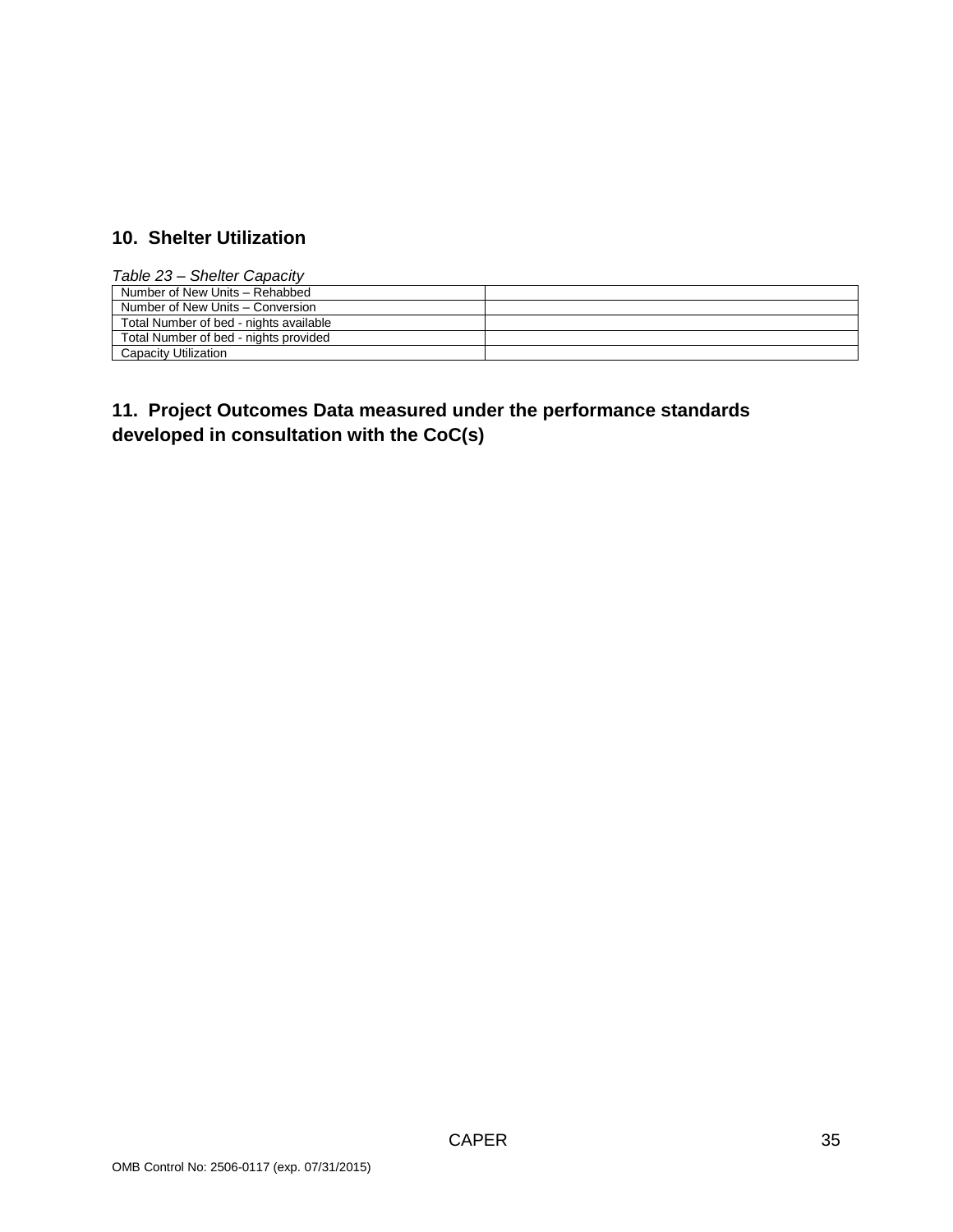# <span id="page-35-0"></span>**CR-75 – Expenditures**

# **11. Expenditures**

## **11a. ESG Expenditures for Homelessness Prevention**

|                                               | <b>Dollar Amount of Expenditures in Program</b><br>Year |      |      |
|-----------------------------------------------|---------------------------------------------------------|------|------|
|                                               | 2013                                                    | 2014 | 2015 |
| <b>Expenditures for Rental Assistance</b>     | $\Omega$                                                | 0    |      |
| Expenditures for Housing Relocation and       |                                                         |      |      |
| Stabilization Services - Financial Assistance | 0                                                       | 0    |      |
| Expenditures for Housing Relocation &         |                                                         |      |      |
| <b>Stabilization Services - Services</b>      | 0                                                       | 0    |      |
| Expenditures for Homeless Prevention under    |                                                         |      |      |
| <b>Emergency Shelter Grants Program</b>       | O                                                       | 0    |      |
| <b>Subtotal Homelessness Prevention</b>       | O                                                       | ŋ    |      |

*Table 24 – ESG Expenditures for Homelessness Prevention*

## **11b. ESG Expenditures for Rapid Re-Housing**

|                                               | <b>Dollar Amount of Expenditures in Program</b><br>Year |         |      |
|-----------------------------------------------|---------------------------------------------------------|---------|------|
|                                               | 2013                                                    | 2014    | 2015 |
| <b>Expenditures for Rental Assistance</b>     | 0                                                       | 0       | Ω    |
| Expenditures for Housing Relocation and       |                                                         |         |      |
| Stabilization Services - Financial Assistance | $\Omega$                                                | 0       |      |
| Expenditures for Housing Relocation &         |                                                         |         |      |
| <b>Stabilization Services - Services</b>      | 0                                                       | 120,000 |      |
| Expenditures for Homeless Assistance under    |                                                         |         |      |
| <b>Emergency Shelter Grants Program</b>       | 0                                                       | 0       |      |
| <b>Subtotal Rapid Re-Housing</b>              | O                                                       | 120,000 |      |

*Table 25 – ESG Expenditures for Rapid Re-Housing*

# **11c. ESG Expenditures for Emergency Shelter**

|                           | <b>Dollar Amount of Expenditures in Program</b><br>Year |       |  |
|---------------------------|---------------------------------------------------------|-------|--|
|                           | 2014                                                    | 2015  |  |
| <b>Essential Services</b> |                                                         |       |  |
| Operations                |                                                         | 6,707 |  |
| Renovation                |                                                         |       |  |
| Major Rehab               |                                                         |       |  |